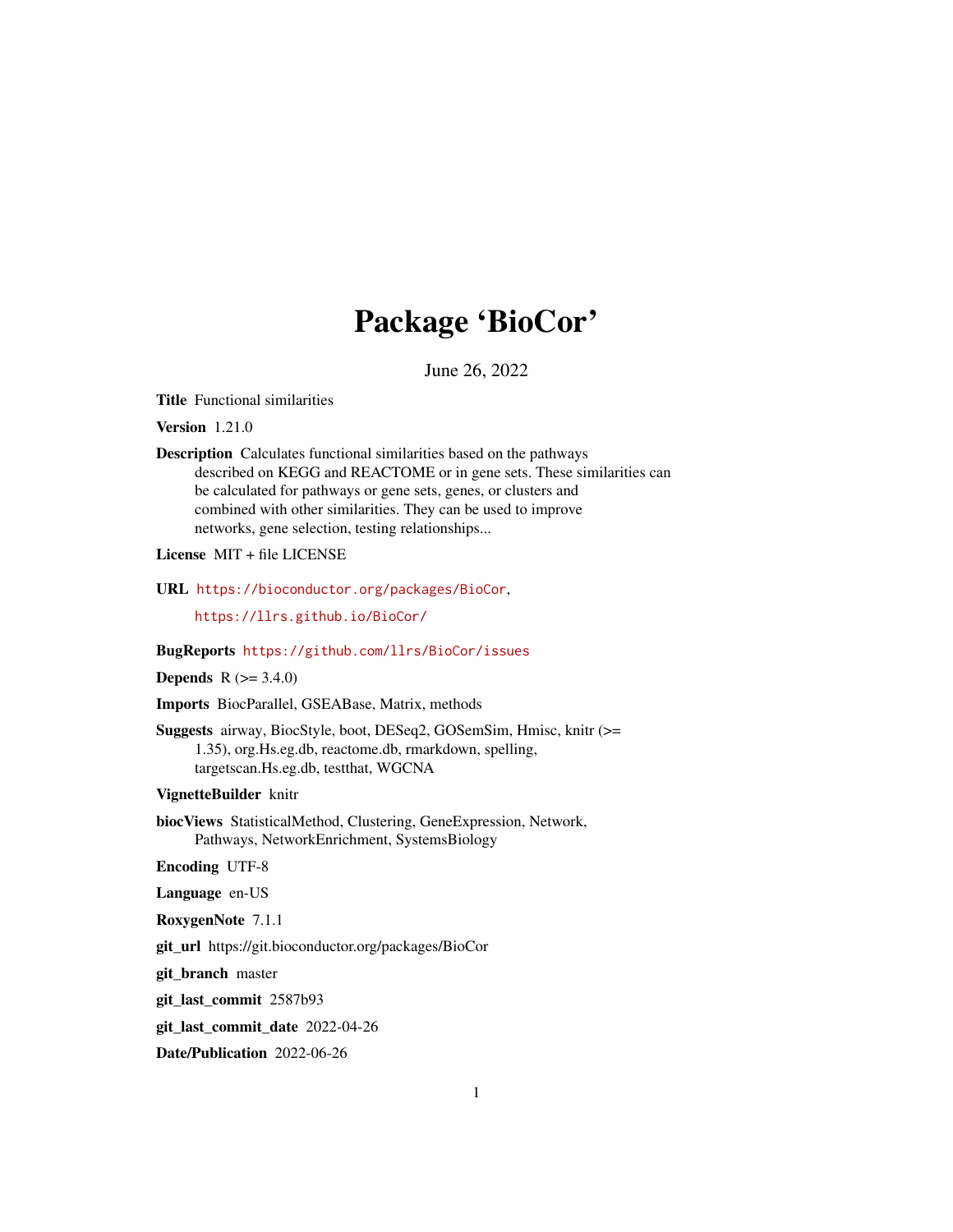```
Author Lluís Revilla Sancho [aut, cre]
      (<https://orcid.org/0000-0001-9747-2570>),
     Pau Sancho-Bru [ths] (<https://orcid.org/0000-0001-5569-9259>),
     Juan José Salvatella Lozano [ths]
      (<https://orcid.org/0000-0001-7613-3908>)
```
Maintainer Lluís Revilla Sancho <lluis.revilla@gmail.com>

# R topics documented:

| Index | 26             |
|-------|----------------|
|       |                |
|       |                |
|       |                |
|       |                |
|       |                |
|       |                |
|       |                |
|       |                |
|       |                |
|       |                |
|       |                |
|       |                |
|       |                |
|       |                |
|       |                |
|       | 7<br>- 8       |
|       | 6              |
|       | 5              |
|       | $\overline{4}$ |
|       | 3              |
|       |                |

BioCor-package *BioCor: A package to calculate functional similarities*

# Description

Calculates a functional similarity measure between gene identifiers based on the pathways described on KEGG and REACTOME.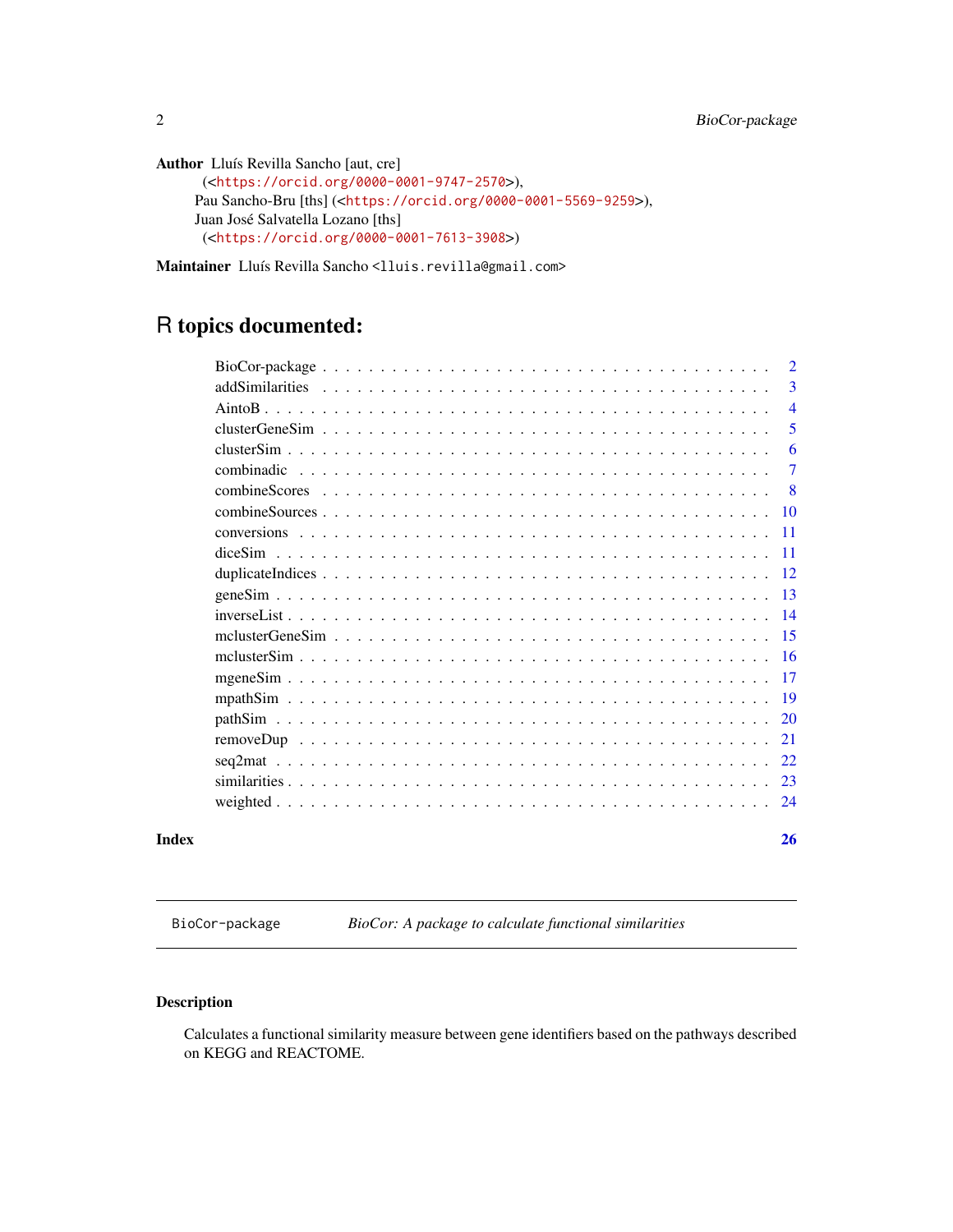# <span id="page-2-0"></span>addSimilarities 3

#### Important functions

[pathSim](#page-19-1) Calculates the similarity between two pathways

[geneSim](#page-12-1) Calculates the similarity (based on pathSim) between two genes

- [clusterSim](#page-5-1) Calculates the similarity between two clusters of genes by joining pathways of each gene.
- [clusterGeneSim](#page-4-1) Calculates the similarity between two clusters of genes by comparing the similarity between the genes of a cluster

[similarities](#page-22-1) Allows to combine the value of matrices of similarities

[conversions](#page-10-1) Two functions to convert similarity measures

[weighted](#page-23-1) Functions provided to combine similarities

<span id="page-2-1"></span>addSimilarities *Additive integration of similarities*

#### Description

Function that use the previously calculated similarities into a single similarity matrix.

#### Usage

```
addSimilarities(x, bio_matrix, weights = c(0.5, 0.18, 0.1, 0.22))
```
#### Arguments

| X       | A matrix with the similarity of expression             |
|---------|--------------------------------------------------------|
| bio mat | A list of matrices of the same dimension as x.         |
| weights | A numeric vector of weight to multiply each similarity |

#### Details

The total weight can't be higher than 1 to prevent values above 1 but can be below 1. It uses weighted.sum with abs = TRUE internally.

# Value

A square matrix of the same dimensions as the input matrices.

#### Author(s)

Lluís Revilla

# See Also

[similarities](#page-22-1), [weighted](#page-23-1).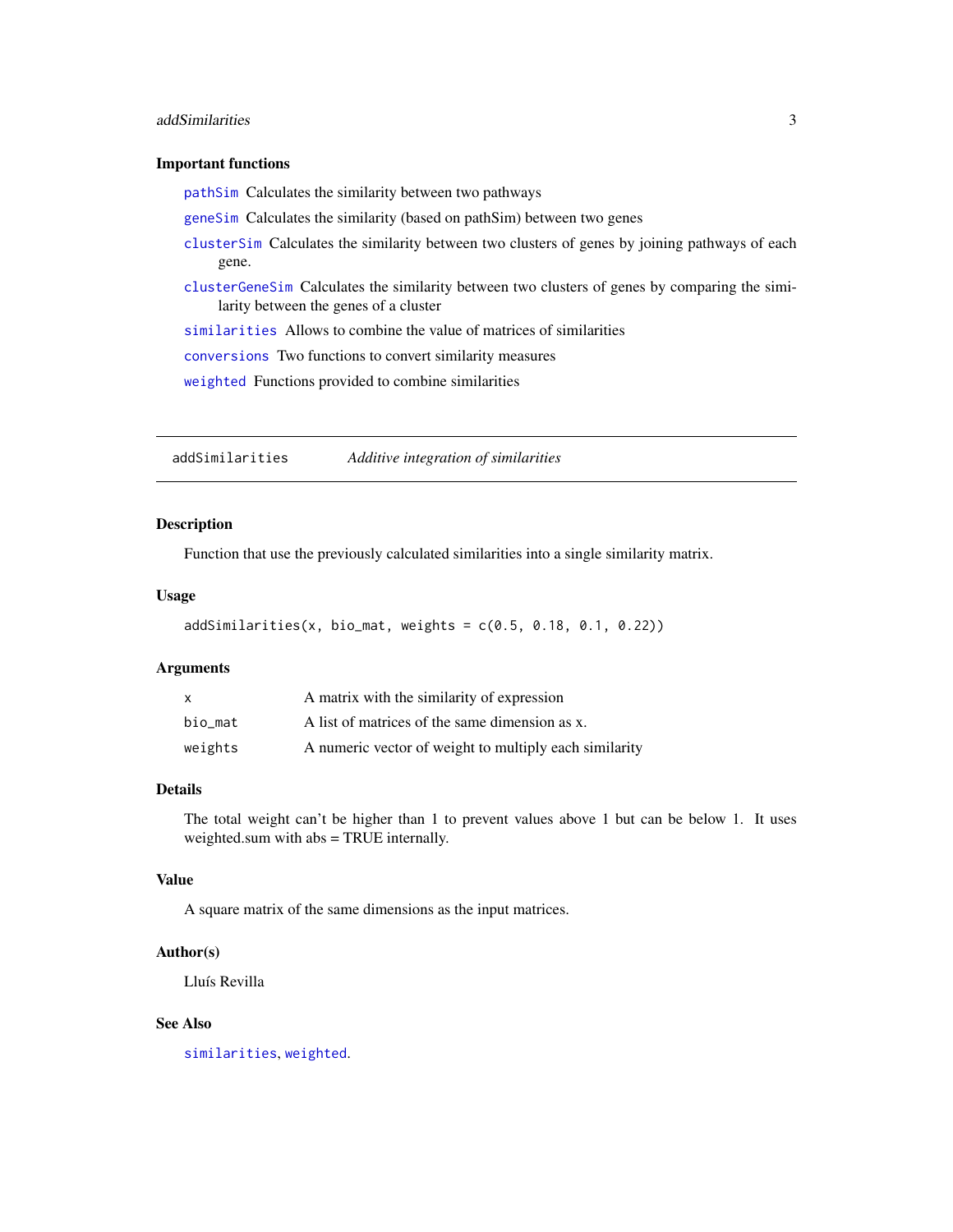#### Examples

```
set.seed(100)
a <- seq2mat(LETTERS[1:5], rnorm(10))
b \leq - seq2mat(LETTERS[1:5], seq(from = 0.1, to = 1, by = 0.1))
sim < list(b)
addSimilarities(a, sim, c(0.5, 0.5))
```
#### AintoB *Insert a matrix into another*

#### Description

Insert values from a matrix into another matrix based on the rownames and colnames replacing the values.

#### Usage

AintoB(A, B)

#### Arguments

|          | A matrix to be inserted. |
|----------|--------------------------|
| <b>R</b> | A matrix to insert in.   |

# Details

If all the genes with pathway information are already calculated but you would like to use more genes when performing analysis. insert the once you have calculated on the matrix of genes.

# Value

A matrix with the values of A in the matrix B.

# Author(s)

Lluís Revilla

# Examples

```
B \le - matrix(ncol = 10, nrow = 10,
    dimnames = list(letters[1:10], letters[1:10]))
A \leq - matrix(c(1:15), byrow=TRUE, nrow=5,
    dimnames = list(letters[1:5], letters[1:3]))
AintoB(A, B)
# Mixed orders
colnames(A) <- c("c", "h", "e")
rownames(A) <- c("b", "a", "f", "c", "j")
AintoB(A, B)
```
<span id="page-3-0"></span>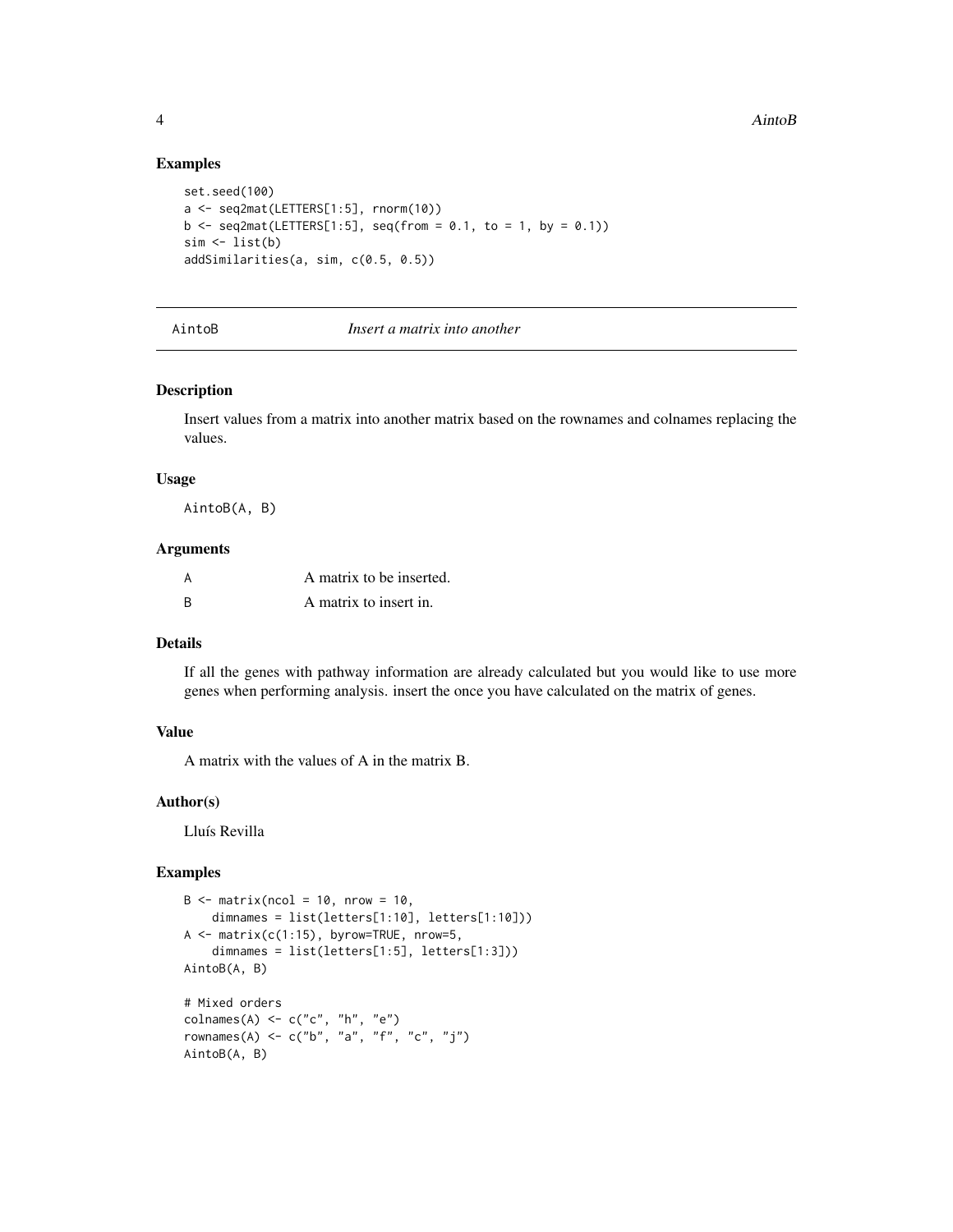# <span id="page-4-0"></span>clusterGeneSim 5

```
# Missing colums or rows
colnames(A) <- c("d", "f", "k")
AintoB(A, B)
```
<span id="page-4-1"></span>clusterGeneSim *Similarity score between clusters of genes based on genes similarity*

# Description

Looks for the similarity between genes of a group and then between each group's genes.

#### Usage

```
clusterGeneSim(cluster1, cluster2, info, method = c("max", "rcmax.avg"), ...)
## S4 method for signature 'character, character, GeneSetCollection'
clusterGeneSim(cluster1, cluster2, info, method = c("max", "rcmax.avg"), ...)
```
#### Arguments

| cluster1 | A vector with genes.                                                                                                                                           |
|----------|----------------------------------------------------------------------------------------------------------------------------------------------------------------|
| cluster2 | A vector with genes.                                                                                                                                           |
| info     | A GeneSetCollection or a list of genes and the pathways they are involved.                                                                                     |
| method   | A vector with two or one argument to be passed to combine Scores the first one<br>is used to summarize the similarities of genes, the second one for clusters. |
|          | Other arguments passed to combine Scores                                                                                                                       |

#### Details

Differs with clusterSim that first each combination between genes is calculated, and with this values then the comparison between the two clusters is done. Thus applying combineScores twice, one at gene level and another one at cluster level.

# Value

Returns a similarity score between the genes of the two clusters.

# Methods (by class)

• cluster1 = character,cluster2 = character,info = GeneSetCollection: Calculates the gene similarities in a GeneSetCollection and combine them using [combineScoresPar](#page-7-1)

# Author(s)

Lluís Revilla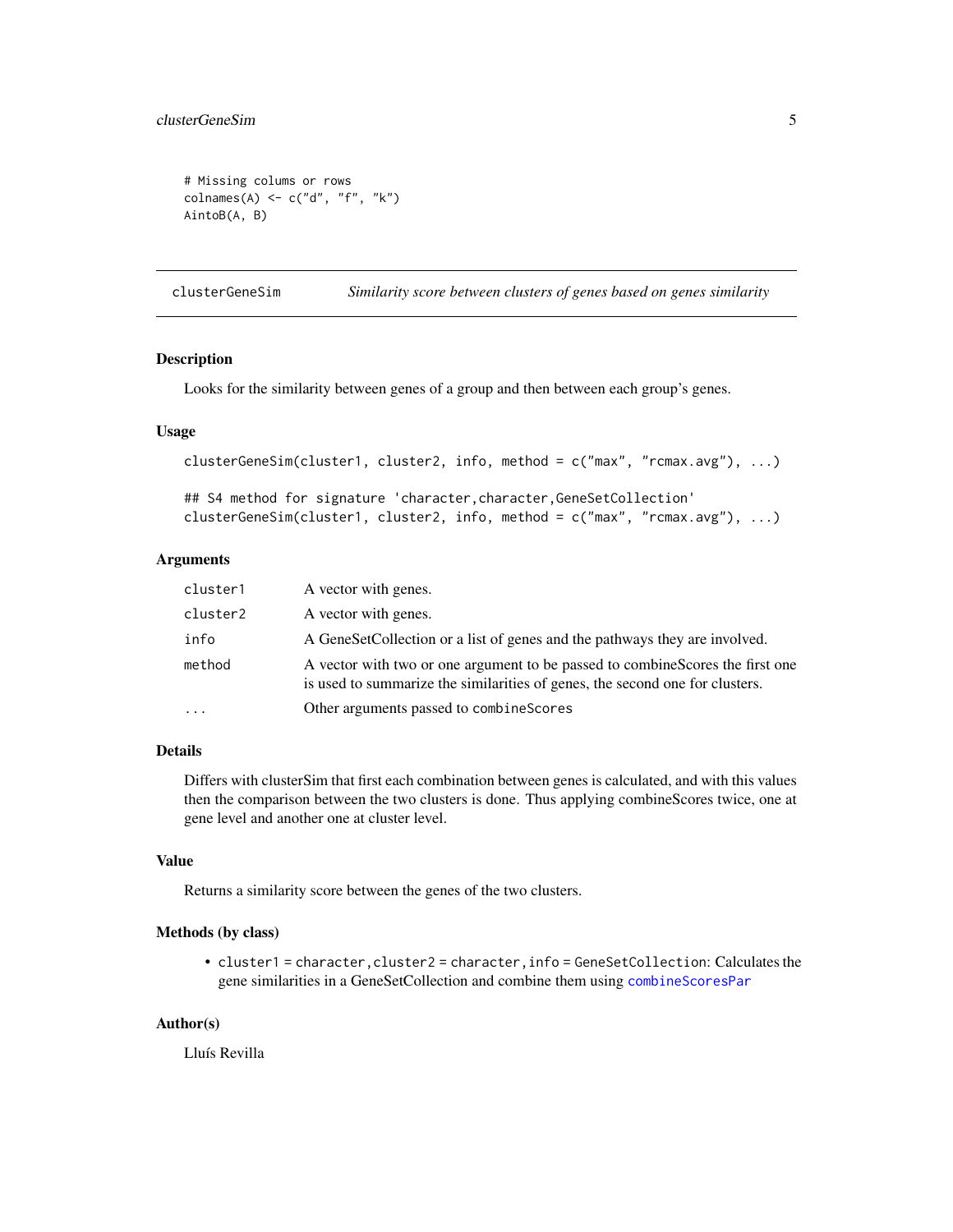#### <span id="page-5-0"></span>See Also

[mclusterGeneSim](#page-14-1), [combineScores](#page-7-2) and [clusterSim](#page-5-1)

#### Examples

```
if (require("org.Hs.eg.db")) {
    #Extract the paths of all genes of org.Hs.eg.db from KEGG (last update in
   # data of June 31st 2011)
   genes.kegg <- as.list(org.Hs.egPATH)
   clusterGeneSim(c("18", "81", "10"), c("100", "10", "1"), genes.kegg)
   clusterGeneSim(c("18", "81", "10"), c("100", "10", "1"), genes.kegg,
                   c("avg", "avg"))
    clusterGeneSim(c("18", "81", "10"), c("100", "10", "1"), genes.kegg,
                   c("avg", "rcmax.avg"))
    (clus <- clusterGeneSim(c("18", "81", "10"), c("100", "10", "1"),
                            genes.kegg, "avg"))
    combineScores(clus, "rcmax.avg")
} else {
   warning('You need org.Hs.eg.db package for this example')
}
```
<span id="page-5-1"></span>

| clusterSim | Similarity score between clusters of genes based on pathways similar- |
|------------|-----------------------------------------------------------------------|
|            |                                                                       |

# Description

Looks for the similarity between genes in groups

# Usage

clusterSim(cluster1, cluster2, info, method = "max", ...)

```
## S4 method for signature 'character, character, GeneSetCollection'
clusterSim(cluster1, cluster2, info, method = "max", ...)
```
# Arguments

cluster1, cluster2

|           | A vector with genes.                                                               |
|-----------|------------------------------------------------------------------------------------|
| info      | A GeneSetCollection or a list of genes and the pathways they are involved.         |
| method    | one of c("avg", "max", "rcmax", "rcmax.avg", "BMA", "reciprocal"), see<br>Details. |
| $\ddotsc$ | Other arguments passed to combine Scores                                           |

# Details

Once the pathways for each cluster are found they are combined using [combineScores](#page-7-2).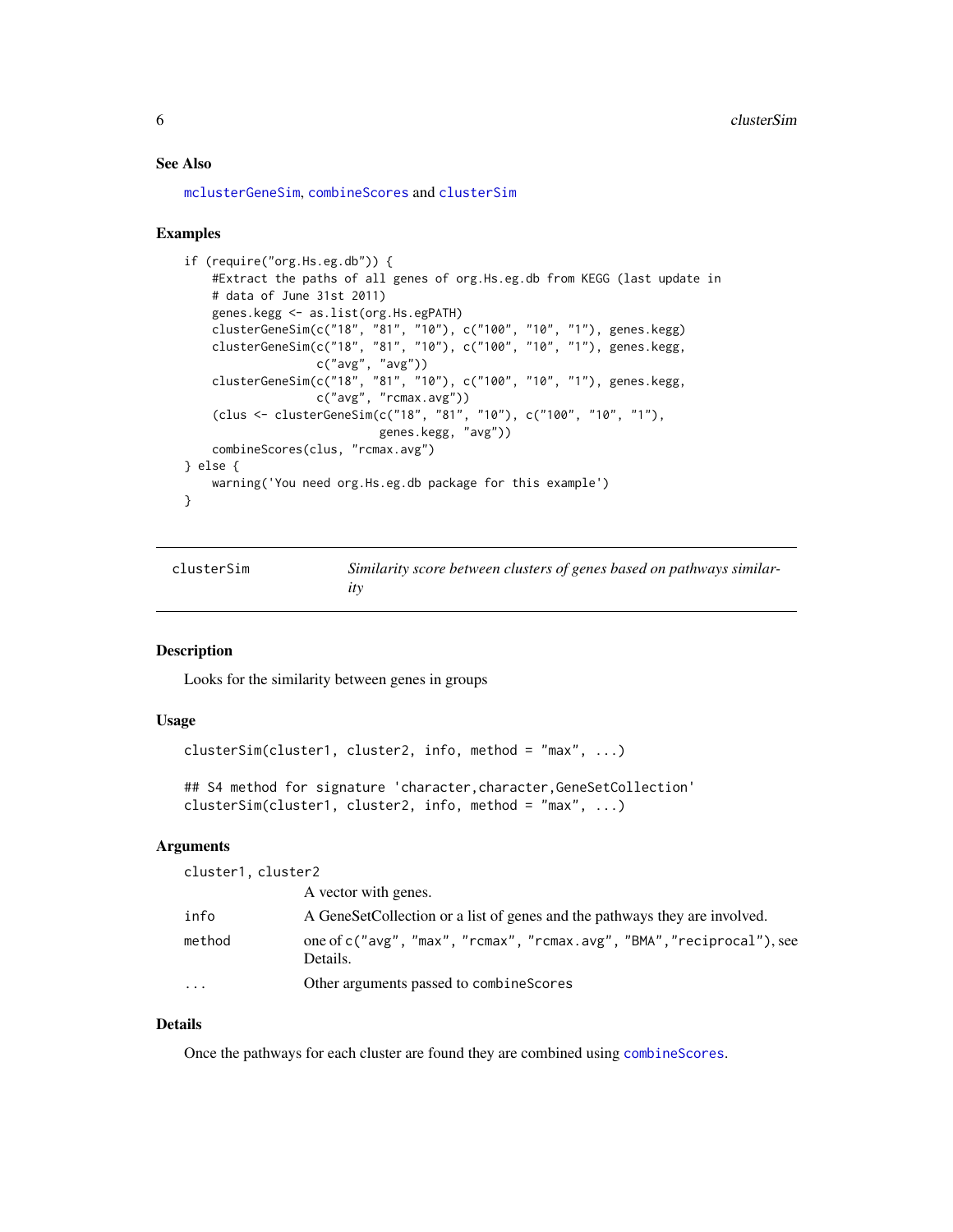#### <span id="page-6-0"></span>combinadic  $\sim$  7

# Value

clusterSim returns a similarity score of the two clusters

#### Methods (by class)

• cluster1 = character,cluster2 = character,info = GeneSetCollection: Calculates all the similarities of the GeneSetCollection and combine them using [combineScoresPar](#page-7-1)

#### Author(s)

Lluís Revilla

# See Also

For a different approach see [clusterGeneSim](#page-4-1), [combineScores](#page-7-2) and [conversions](#page-10-1)

#### Examples

```
if (require("org.Hs.eg.db")) {
   #Extract the paths of all genes of org.Hs.eg.db from KEGG (last update in
   # data of June 31st 2011)
   genes.kegg <- as.list(org.Hs.egPATH)
   clusterSim(c("9", "15", "10"), c("33", "19", "20"), genes.kegg)
    clusterSim(c("9", "15", "10"), c("33", "19", "20"), genes.kegg, NULL)
    clusterSim(c("9", "15", "10"), c("33", "19", "20"), genes.kegg, "avg")
} else {
   warning('You need org.Hs.eg.db package for this example')
}
```
combinadic *i-th combination of n elements taken from r*

#### Description

Function similar to combn but for larger vectors. To avoid allocating a big vector with all the combinations each one can be computed with this function.

#### Usage

combinadic(n, r, i)

#### Arguments

| n | Elements to extract the combination from |
|---|------------------------------------------|
| r | Number of elements per combination       |
| i | ith combination                          |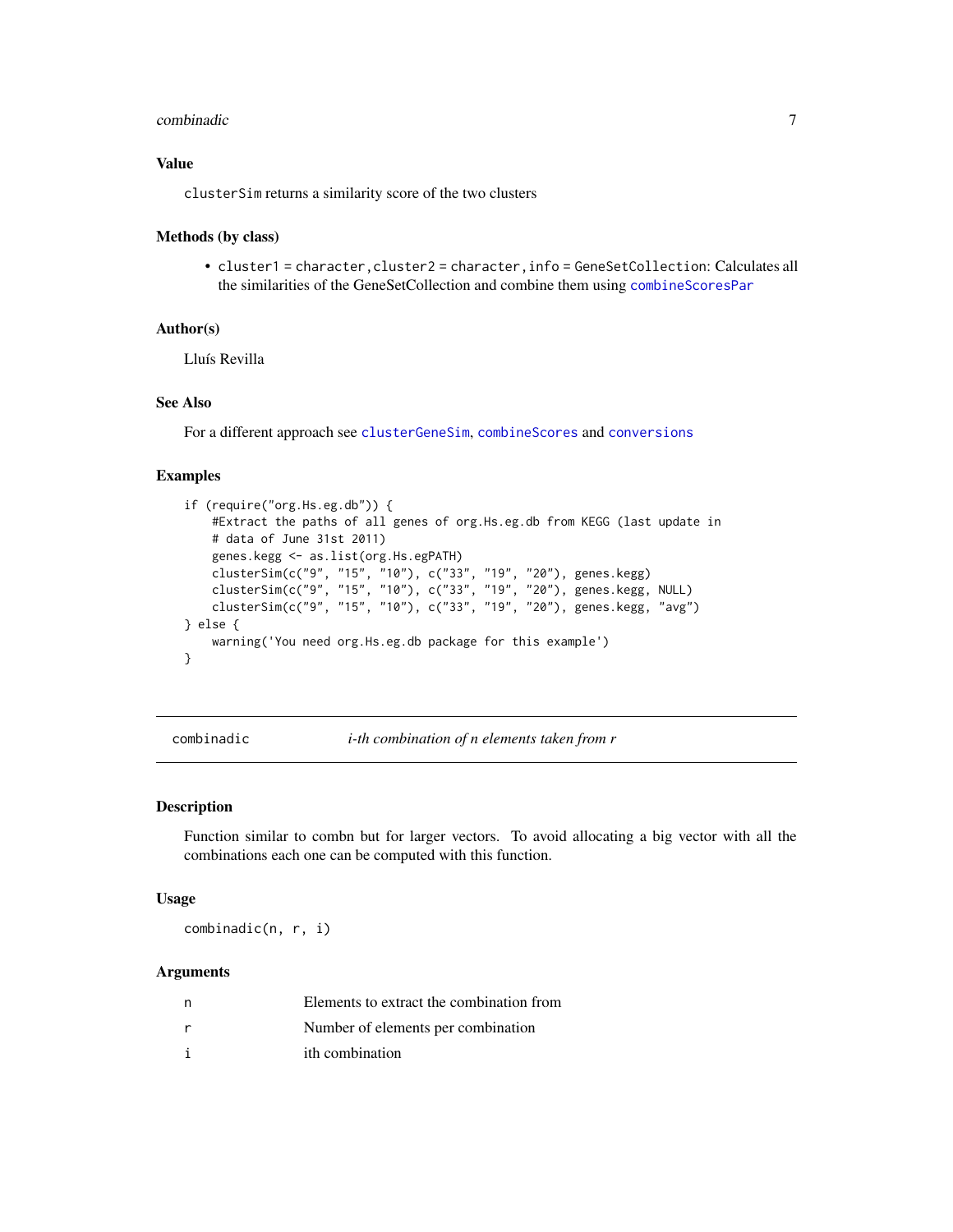# <span id="page-7-0"></span>Value

The combination ith of the elements

# Author(s)

Joshua Ulrich

# References

[StackOverflow answer 4494469/2886003](http://stackoverflow.com/a/4494469/2886003)

#### See Also

[combn](#page-0-0)

# Examples

```
#Output of all combinations
combn(LETTERS[1:5], 2)
# Otuput of the second combination
combinadic(LETTERS[1:5], 2, 2)
```
<span id="page-7-2"></span>combineScores *Combining values*

# <span id="page-7-1"></span>Description

Combine several similarities into one using several methods.

#### Usage

```
combineScores(
  scores,
 method = c("max", "avg", "rcmax", "rcmax.avg", "BMA", "reciprocal"),
 round = FALSE,t = 0
)
```
combineScoresPar(scores, method, subSets = NULL, BPPARAM = NULL, ...)

# Arguments

| scores | Matrix of scores to be combined                                                    |
|--------|------------------------------------------------------------------------------------|
| method | one of c("avg", "max", "rcmax", "rcmax.avg", "BMA", "reciprocal"), see<br>Details. |
| round  | Should the resulting value be rounded to the third digit?                          |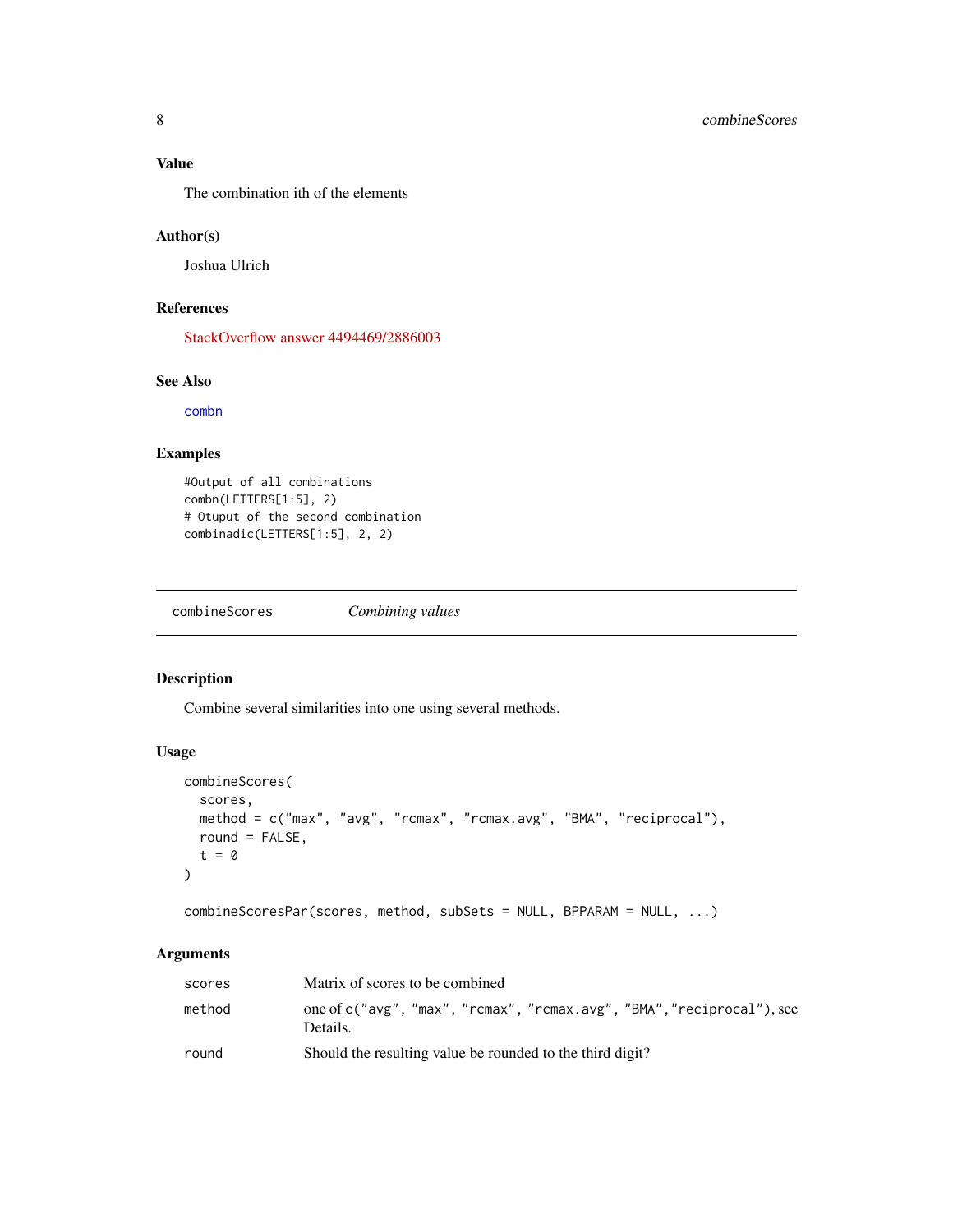# <span id="page-8-0"></span>combineScores 9

| t              | Numeric value to filter scores below this value. Only used in the reciprocal<br>method. |
|----------------|-----------------------------------------------------------------------------------------|
| subSets        | List of combinations as info in other functions.                                        |
| <b>BPPARAM</b> | BiocParallel back-end parameters. By default (NULL) a for loop is used.                 |
| $\ddotsc$      | Other arguments passed to combine Scores                                                |

#### Details

The input matrix can be a base matrix or a matrix from package Matrix. The methods return:

- avg The average or mean value
- max The max value
- rcmax The max of the column means or row means
- rcmax.avg The sum of the max values by rows and columns divided by the number of columns and rows
- BMA The same as rcmax.avg
- reciprocal The double of the sum of the reciprocal maximal similarities (above a threshold) divided by the number of elements. See equation 3 of the Tao *et al* 2007 article

# Value

A numeric value as described in details.

#### Note

combineScores is a version of the function of the same name in package GOSemSim ([combineScores](#page-7-2)) with optional rounding and some internal differences.

# Author(s)

Lluís Revilla based on Guangchuang Yu

#### References

Ying Tao, Lee Sam, Jianrong Li, Carol Friedman, Yves A. Lussier; Information theory applied to the sparse gene ontology annotation network to predict novel gene function. Bioinformatics 2007; 23 (13): i529-i538. doi: 10.1093/bioinformatics/btm195

# See Also

[register](#page-0-0) in BiocParallel about the arguments accepted by BPPARAM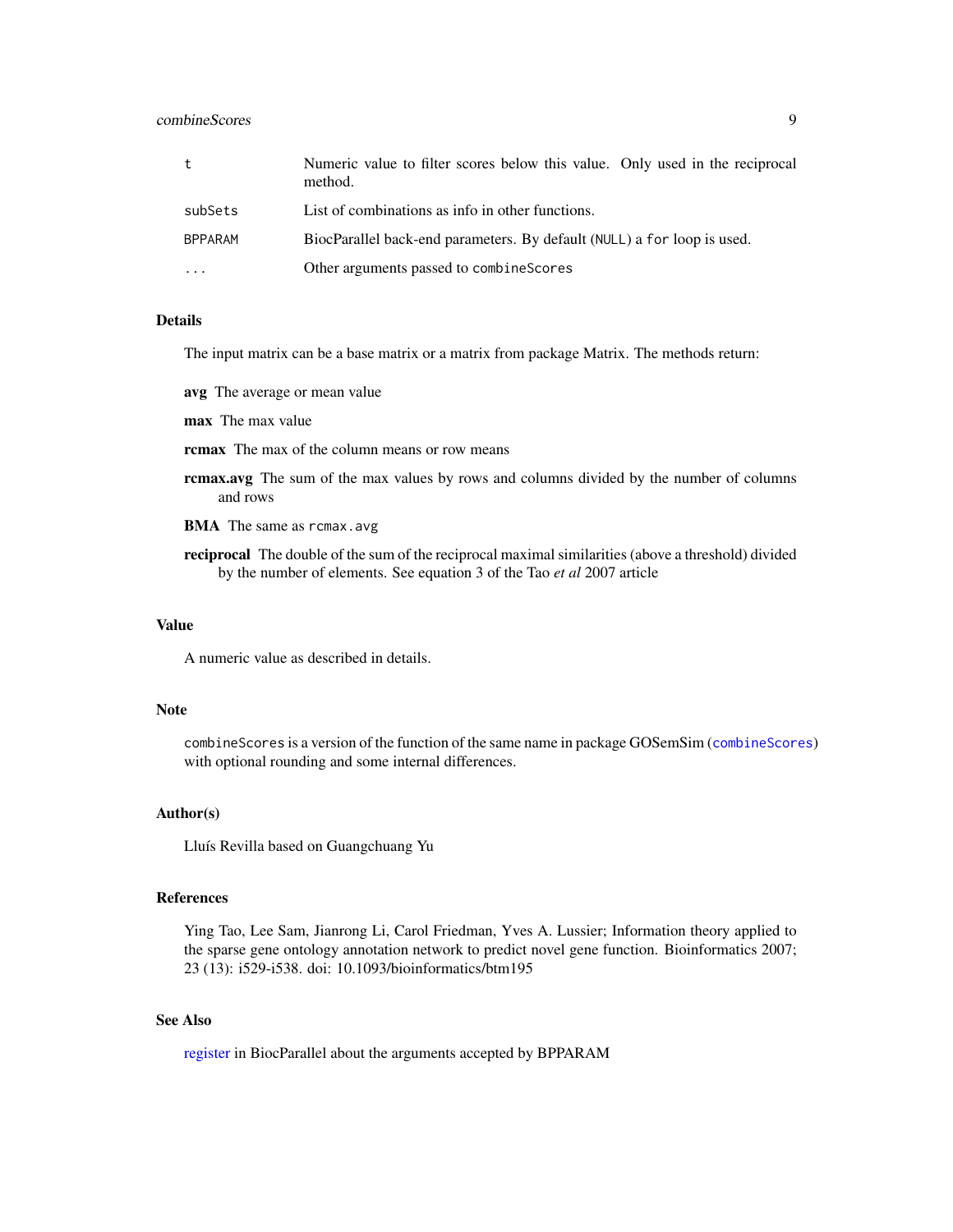#### Examples

```
(d <- structure(c(0.4, 0.6, 0.222222222222222, 0.4, 0.4, 0, 0.25, 0.5,
                 0.285714285714286), .Dim = c(3L, 3L),
                .Dimnames = list(c("a", "b", "c"), c("d", "e", "f"))))
e <- d
sapply(c("avg", "max", "rcmax", "rcmax.avg", "BMA", "reciprocal"),
      combineScores, scores = d)
d[1,2] <- NA
sapply(c("avg", "max", "rcmax", "rcmax.avg", "BMA", "reciprocal"),
      combineScores, scores = d)
colnames(e) <- rownames(e)
combineScoresPar(e, list(a= c("a", "b"), b = c("b", "c")),
                method = "max")
```
combineSources *Combine different sources of pathways*

#### Description

Given several sources of pathways with the same for the same id of the genes it merge them.

#### Usage

```
combineSources(...)
```
#### Arguments

... Lists of genes and their pathways.

# Details

It assumes that the identifier of the genes are the same for both sources but if many aren't equal it issues a warning. Only unique pathways identifiers are returned.

# Value

A single list with the pathways of each source on the same gene.

#### Examples

```
DB1 <- list(g1 = letters[6:8], g2 = letters[1:5], g3 = letters[4:7])
DB2 <- list(g1 = c("one", "two"), g2 = c("three", "four"),g3 = c("another", "two"))
combineSources(DB1, DB2)
combineSources(DB1, DB1)
DB3 \le list(g1 = c("one", "two"), g2 = c("three", "four"),
         g4 = c("five", "six", "seven"), g5 = c("another", "two"))combineSources(DB1, DB3) # A warning is expected
```
<span id="page-9-0"></span>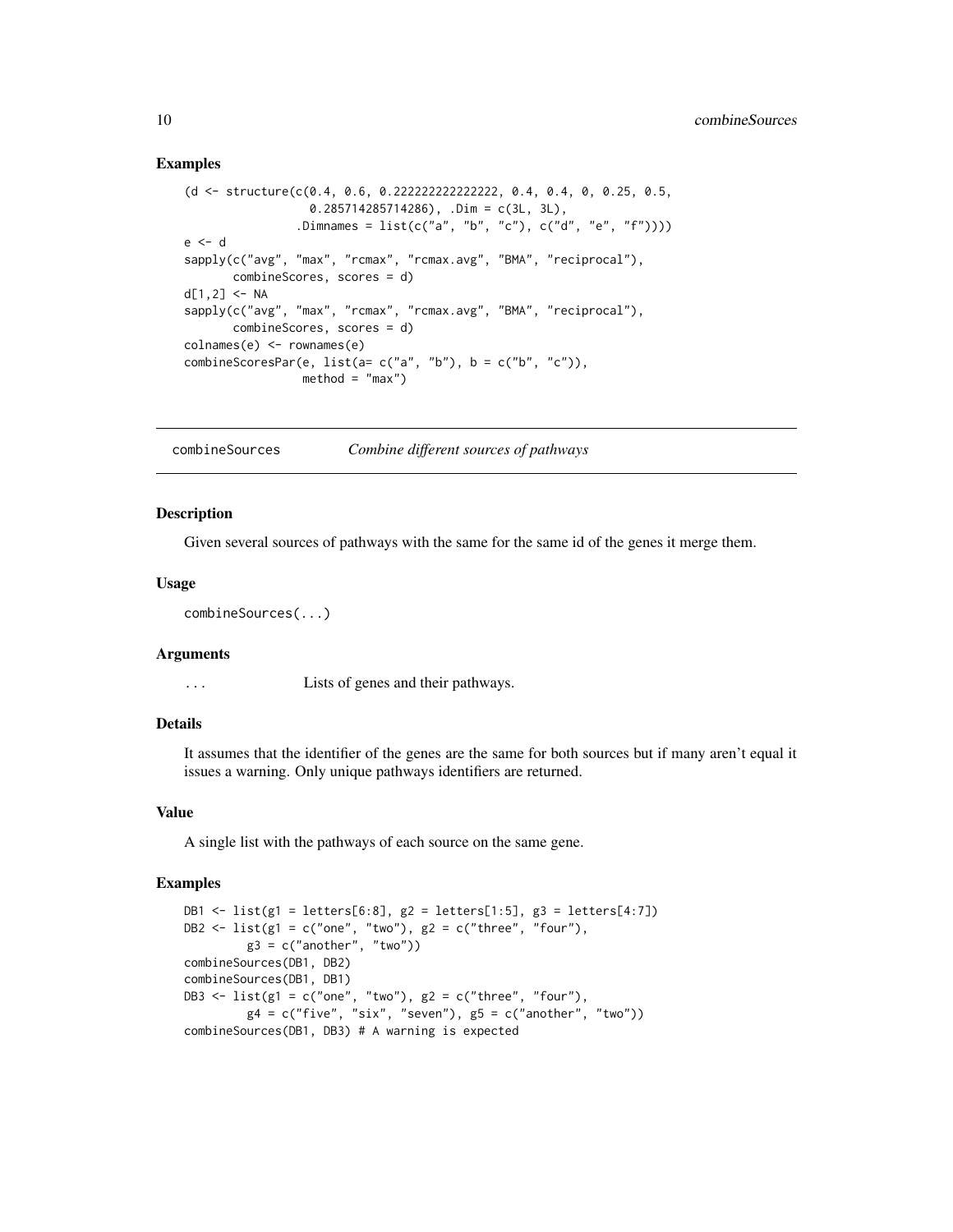<span id="page-10-1"></span><span id="page-10-0"></span>

# Description

Functions to convert the similarity coefficients between Jaccard and Dice. D2J is the opposite of J2D.

# Usage

 $D2J(D)$ J2D(J)

# Arguments

| Dice coefficient, as returned by diceSim, geneSim, clusterSim and clusterGeneSim |
|----------------------------------------------------------------------------------|
| Jaccard coefficient                                                              |

# Value

A numeric value.

# Author(s)

Lluís Revilla

# Examples

D2J(0.5) J2D(0.5) D2J(J2D(0.5))

<span id="page-10-2"></span>diceSim *Compare pathways*

# Description

Function to estimate how much two list of genes overlap by looking how much of the nodes are shared. Calculates the Dice similarity

# Usage

diceSim(g1, g2)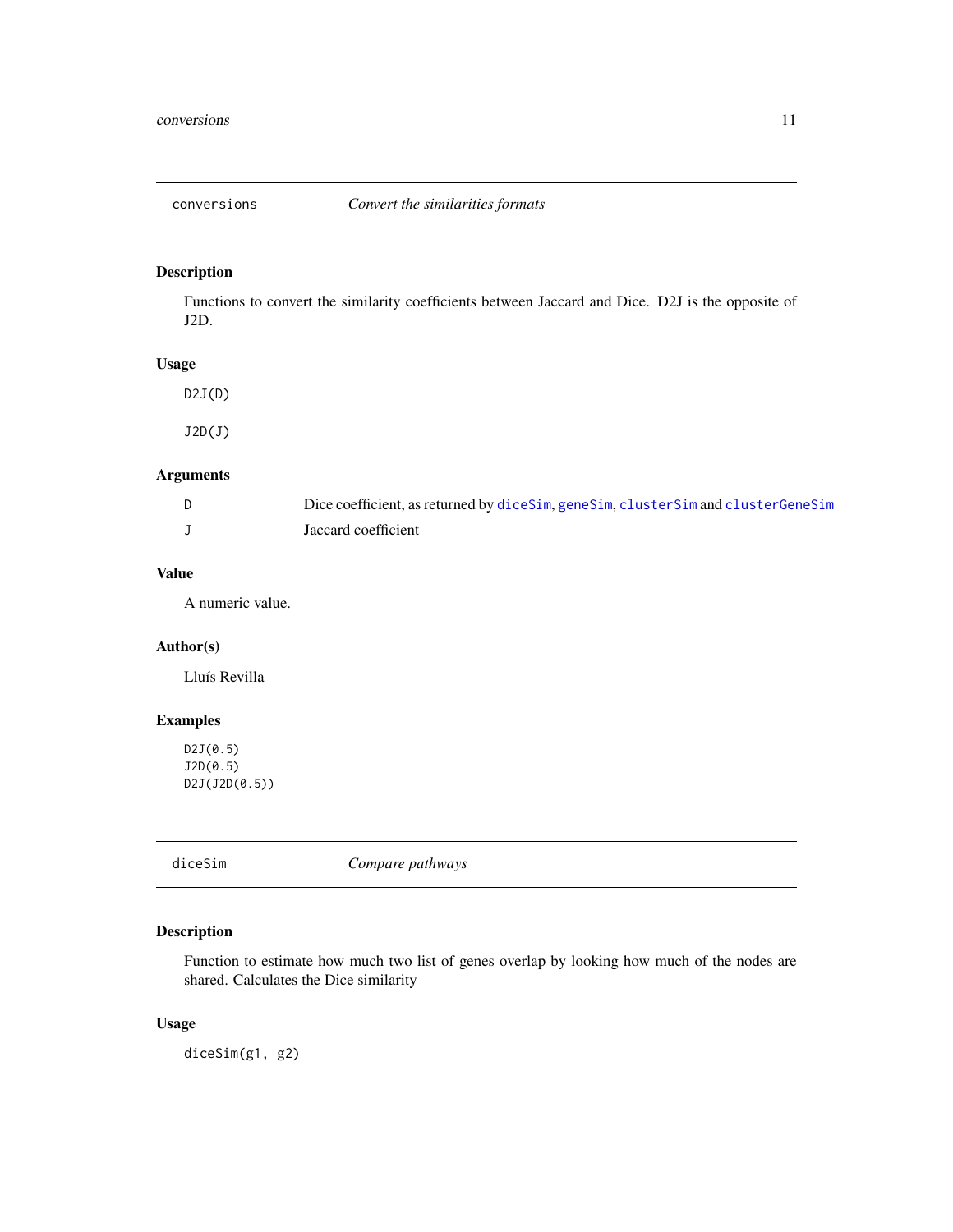#### <span id="page-11-0"></span>Arguments

g1, g2 A character list with the names of the proteins in each pathway.

# Details

It requires a vector of characters otherwise will return an NA.

# Value

A score between 0 and 1 calculated as the double of the proteins shared by g1 and g2 divided by the number of genes in both groups.

#### Author(s)

Lluís Revilla

# See Also

Used for [geneSim](#page-12-1), see [conversions](#page-10-1) help page to transform Dice score to Jaccard score.

#### Examples

```
genes.id2 <- c("52", "11342", "80895", "57654", "548953", "11586", "45985")
genes.id1 <- c("52", "11342", "80895", "57654", "58493", "1164", "1163",
"4150", "2130", "159")
diceSim(genes.id1, genes.id2)
diceSim(genes.id2, genes.id2)
```
<span id="page-11-1"></span>duplicateIndices *Finds the indices of the duplicated events of a vector*

#### **Description**

Finds the indices of duplicated elements in the vector given.

#### Usage

```
duplicateIndices(vec)
```
# Arguments

vec Vector of identifiers presumably duplicated

#### Details

For each duplication it can return a list or if all the duplication events are of the same length it returns a matrix, where each column is duplicated.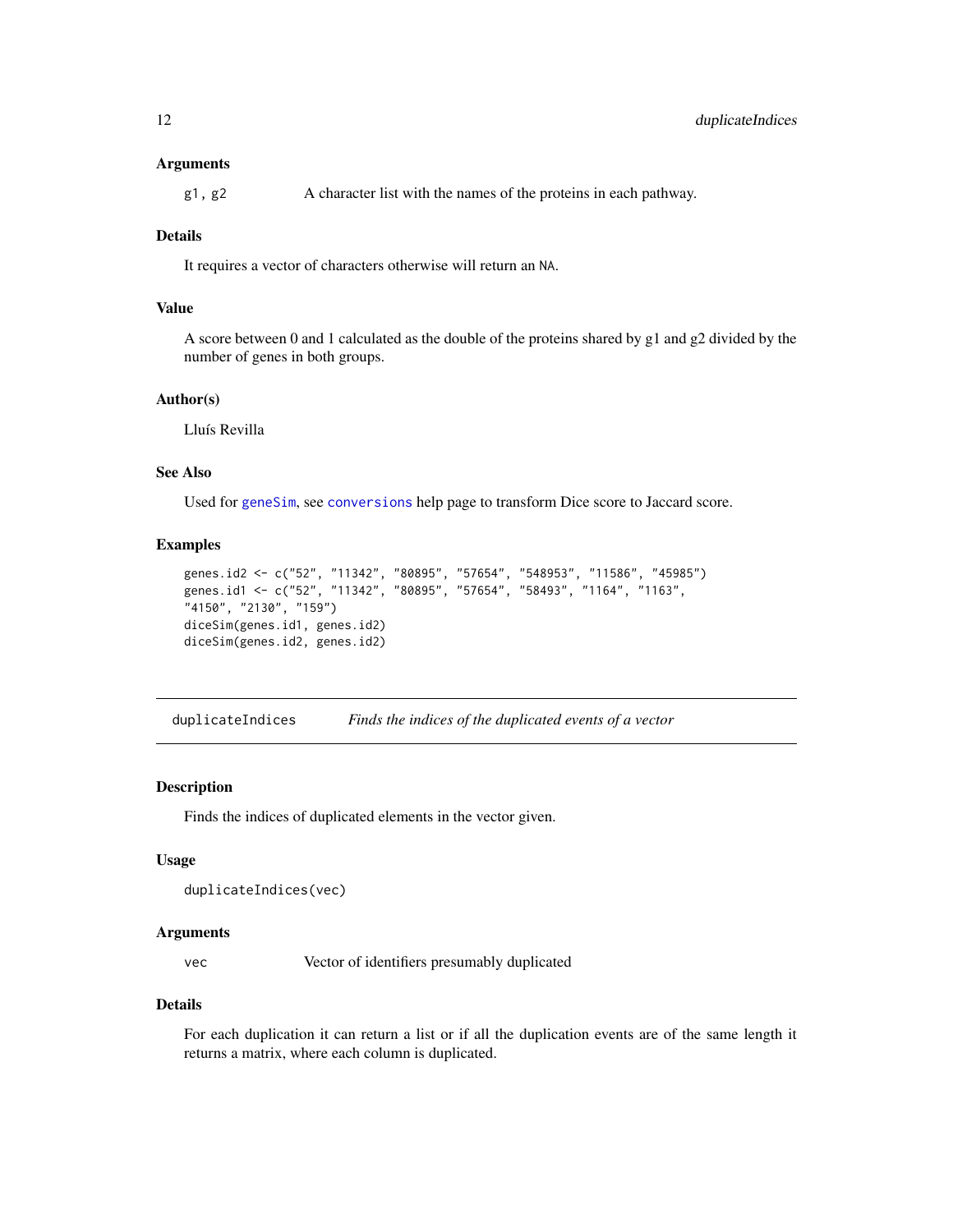#### <span id="page-12-0"></span>geneSim and the set of the set of the set of the set of the set of the set of the set of the set of the set of the set of the set of the set of the set of the set of the set of the set of the set of the set of the set of t

# Value

The format is determined by the simplify2array

#### Author(s)

Lluís Revilla

# See Also

[removeDup](#page-20-1)

# Examples

```
duplicateIndices(c("52", "52", "53", "55")) # One repeated element
duplicateIndices(c("52", "52", "53", "55", "55")) # Repeated elements
duplicateIndices(c("52", "55", "53", "55", "52")) # Mixed repeated elements
```
<span id="page-12-1"></span>geneSim *Similarity score genes based on pathways similarity*

#### Description

Given two genes, calculates the Dice similarity between each pathway which is combined to obtain a similarity between the genes.

#### Usage

geneSim(gene1, gene2, info, method = "max",  $\dots$ )

```
## S4 method for signature 'character, character, GeneSetCollection'
geneSim(gene1, gene2, info, method = "max", \dots)
```
#### Arguments

| gene1, gene2            | Ids of the genes to calculate the similarity, to be found in genes.                |  |
|-------------------------|------------------------------------------------------------------------------------|--|
| info                    | A GeneSetCollection or a list of genes and the pathways they are involved.         |  |
| method                  | one of c("avg", "max", "rcmax", "rcmax.avg", "BMA", "reciprocal"), see<br>Details. |  |
| $\cdot$ $\cdot$ $\cdot$ | Other arguments passed to combine Scores                                           |  |

# Details

Given the information about the genes and their pathways, uses the ids of the genes to find the Dice similarity score for each pathway comparison between the genes. Later this similarities are combined using [combineScoresPar](#page-7-1).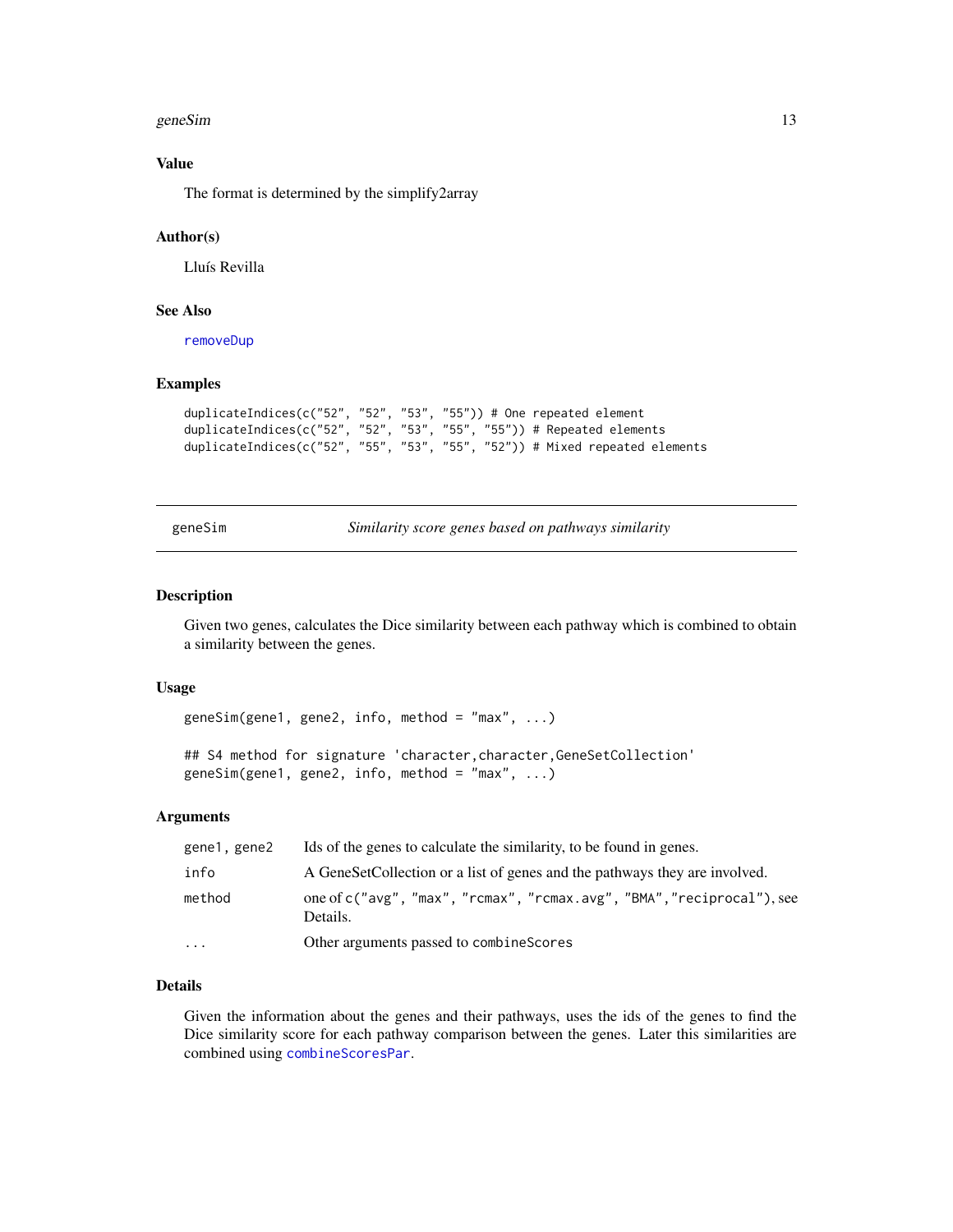<span id="page-13-0"></span>Value

The highest Dice score of all the combinations of pathways between the two ids compared if a method to combine scores is provided or NA if there isn't information for one gene. If an NA is returned this means that there isn't information available for any pathways for one of the genes. Otherwise a number between 0 and 1 (both included) is returned. Note that there isn't a negative value of similarity.

#### Methods (by class)

• gene1 = character,gene2 = character,info = GeneSetCollection: Calculates all the similarities of the GeneSetCollection and combine them using [combineScoresPar](#page-7-1)

#### Author(s)

Lluís Revilla

# See Also

[mgeneSim](#page-16-1), [conversions](#page-10-1) help page to transform Dice score to Jaccard score. For the method to combine the scores see [combineScoresPar](#page-7-1).

#### Examples

```
if (require("org.Hs.eg.db") & require("reactome.db")) {
    # Extract the paths of all genes of org.Hs.eg.db from KEGG
    # (last update in data of June 31st 2011)
   genes.kegg <- as.list(org.Hs.egPATH)
    # Extracts the paths of all genes of org.Hs.eg.db from reactome
   genes.react <- as.list(reactomeEXTID2PATHID)
    geneSim("81", "18", genes.react)
    geneSim("81", "18", genes.kegg)
    geneSim("81", "18", genes.react, NULL)
    geneSim("81", "18", genes.kegg, NULL)
} else {
   warning('You need reactome.db and org.Hs.eg.db package for this example')
}
```
inverseList *Invert a list*

# **Description**

Calculate the pathways per gene of list

#### Usage

inverseList(x)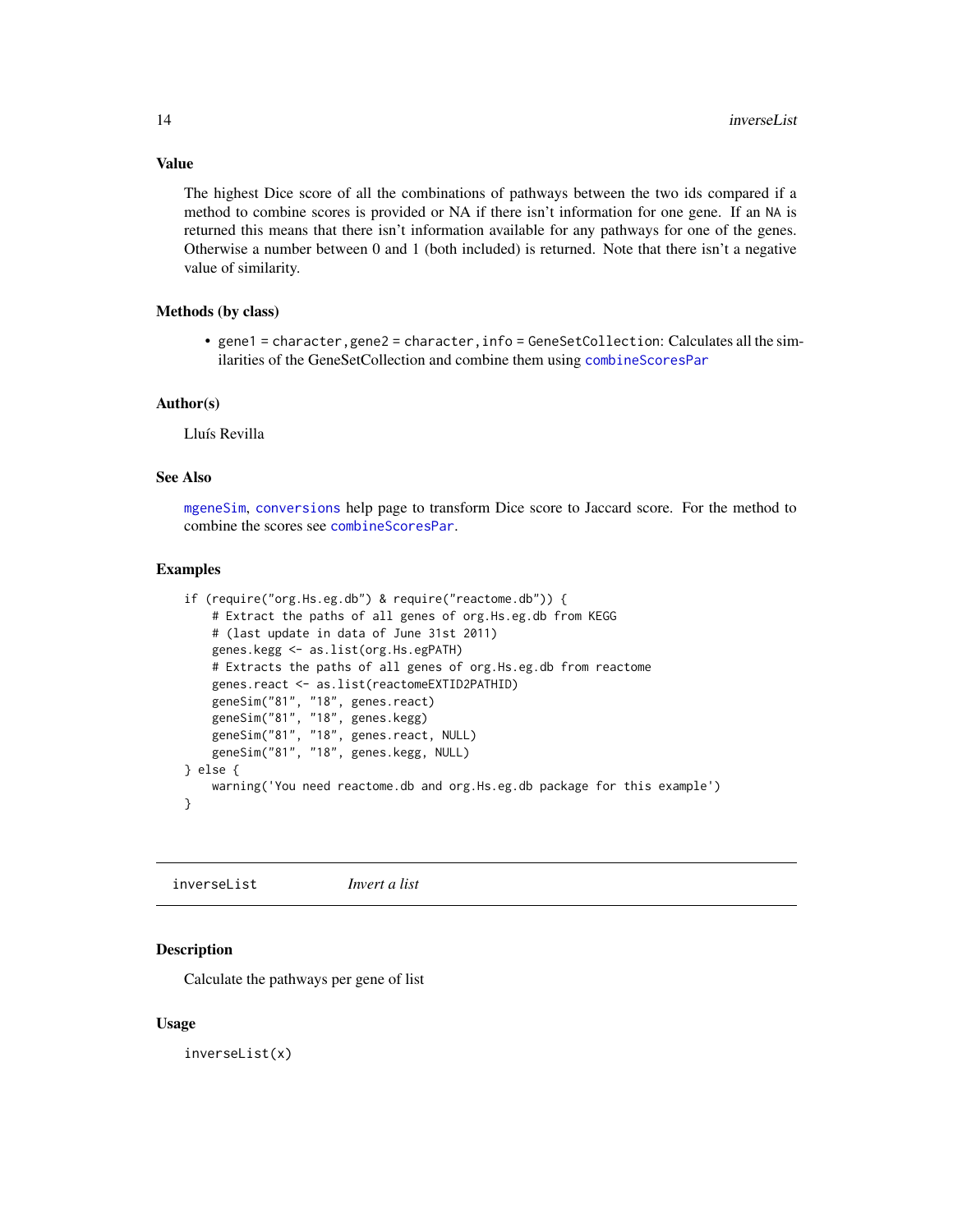# <span id="page-14-0"></span>mclusterGeneSim 15

#### Arguments

x A list with genes as names and names of pathways as values of the list

# Value

The number of pathways each gene has.

# Author(s)

Lluís Revilla

<span id="page-14-1"></span>mclusterGeneSim *Similarity score between clusters of genes based on genes similarity*

# Description

Looks for the similarity between genes of a group and then between each group's genes.

### Usage

```
mclusterGeneSim(clusters, info, method = c("max", "rcmax.avg"), ...)
```

```
## S4 method for signature 'list,GeneSetCollection'
mclusterGeneSim(clusters, info, method = c("max", "rcmax.avg"), ...)
```
#### Arguments

| clusters | A list of clusters of genes to be found in id.                                                                                                                 |
|----------|----------------------------------------------------------------------------------------------------------------------------------------------------------------|
| info     | A GeneSetCollection or a list of genes and the pathways they are involved.                                                                                     |
| method   | A vector with two or one argument to be passed to combine Scores the first one<br>is used to summarize the similarities of genes, the second one for clusters. |
| $\cdots$ | Other arguments passed to combine Scores                                                                                                                       |

#### Value

Returns a matrix with the similarity scores for each cluster comparison.

# Methods (by class)

• clusters = list,info = GeneSetCollection: Calculates all the similarities of the Gene-SetCollection and combine them using [combineScoresPar](#page-7-1)

# Author(s)

Lluís Revilla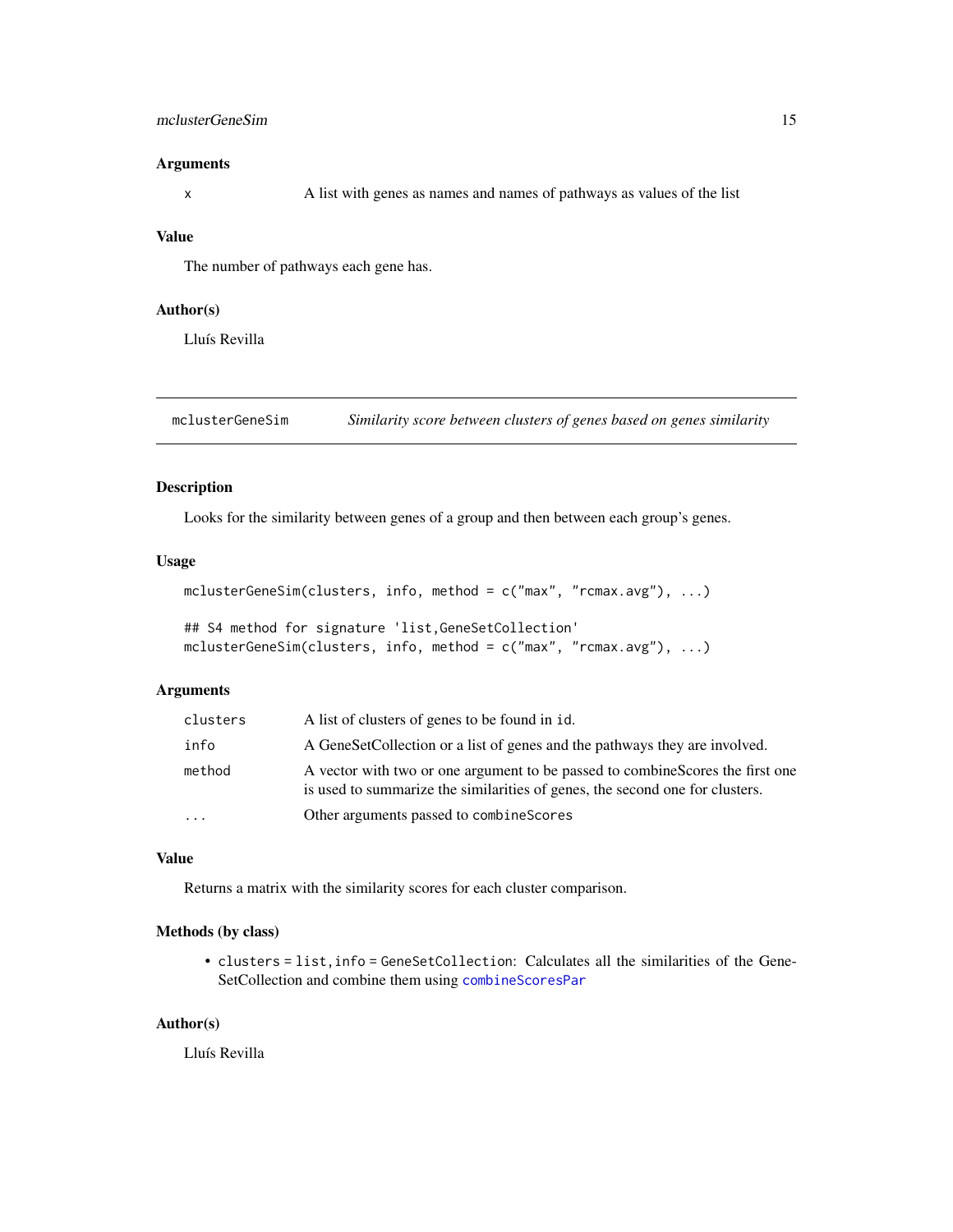# <span id="page-15-0"></span>See Also

[clusterGeneSim](#page-4-1), [clusterSim](#page-5-1) and [combineScores](#page-7-2)

# Examples

```
if (require("org.Hs.eg.db")) {
    genes.kegg <- as.list(org.Hs.egPATH)
   clusters <- list(cluster1 = c("18", "81", "10"),
                     cluster2 = c("100", "594", "836"),
                     cluster3 = c("18", "10", "83"))
   mclusterGeneSim(clusters, genes.kegg)
   mclusterGeneSim(clusters, genes.kegg, c("max", "avg"))
   mclusterGeneSim(clusters, genes.kegg, c("max", "BMA"))
} else {
   warning('You need org.Hs.eg.db package for this example')
}
```

| mclusterSim | Similarity score between clusters of genes based on pathways similar- |
|-------------|-----------------------------------------------------------------------|
|             |                                                                       |

#### Description

Looks for the similarity between genes in groups. Once the pathways for each cluster are found they are combined using cod[ecombineScores.](#page-7-2)

#### Usage

 $mclusterSim(clusters, info, method = "max", ...)$ 

## S4 method for signature 'list,GeneSetCollection' mclusterSim(clusters, info, method = "max", ...)

# Arguments

| clusters | A list of clusters of genes to be found in id.                                     |
|----------|------------------------------------------------------------------------------------|
| info     | A GeneSetCollection or a list of genes and the pathways they are involved.         |
| method   | one of c("avg", "max", "rcmax", "rcmax.avg", "BMA", "reciprocal"), see<br>Details. |
| $\cdots$ | Other arguments passed to combine Scores                                           |

#### Value

mclusterSim returns a matrix with the similarity scores for each cluster comparison.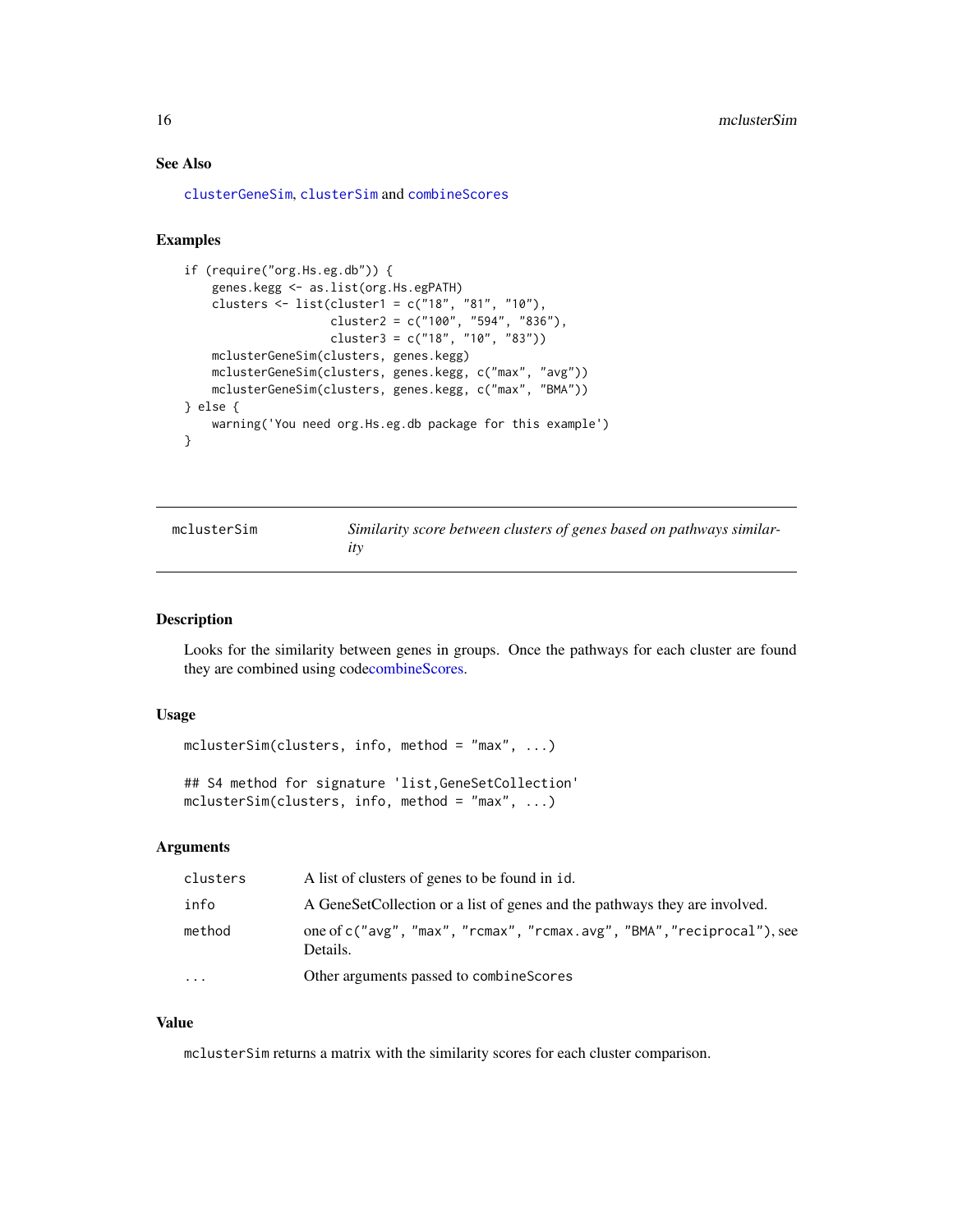#### <span id="page-16-0"></span>mgeneSim and the state of the state of the state of the state of the state of the state of the state of the state of the state of the state of the state of the state of the state of the state of the state of the state of t

#### Methods (by class)

• clusters = list,info = GeneSetCollection: Calculates all the similarities of the Gene-SetCollection and combine them using [combineScoresPar](#page-7-1)

# Author(s)

Lluís Revilla

# See Also

For a different approach see [clusterGeneSim](#page-4-1), [combineScores](#page-7-2) and [conversions](#page-10-1)

#### Examples

```
if (require("org.Hs.eg.db")) {
   #Extract the paths of all genes of org.Hs.eg.db from KEGG (last update in
   # data of June 31st 2011)
   genes.kegg <- as.list(org.Hs.egPATH)
    clusters <- list(cluster1 = c("18", "81", "10"),
                     cluster2 = c("100", "10", "1"),
                     cluster3 = c("18", "10", "83"))
    mclusterSim(clusters, genes.kegg)
   mclusterSim(clusters, genes.kegg, "avg")
} else {
   warning('You need org.Hs.eg.db package for this example')
}
```
<span id="page-16-1"></span>mgeneSim *Similarity score genes based on pathways similarity*

# Description

Given two genes, calculates the Dice similarity between each pathway which is combined to obtain a similarity between the genes.

#### Usage

```
mgeneSim(genes, info, method = "max", ...)
## S4 method for signature 'character, GeneSetCollection'
mgeneSim(genes, info, method = "max", ...)
## S4 method for signature 'missing,GeneSetCollection'
mgeneSim(genes, info, method = "max", ...)
```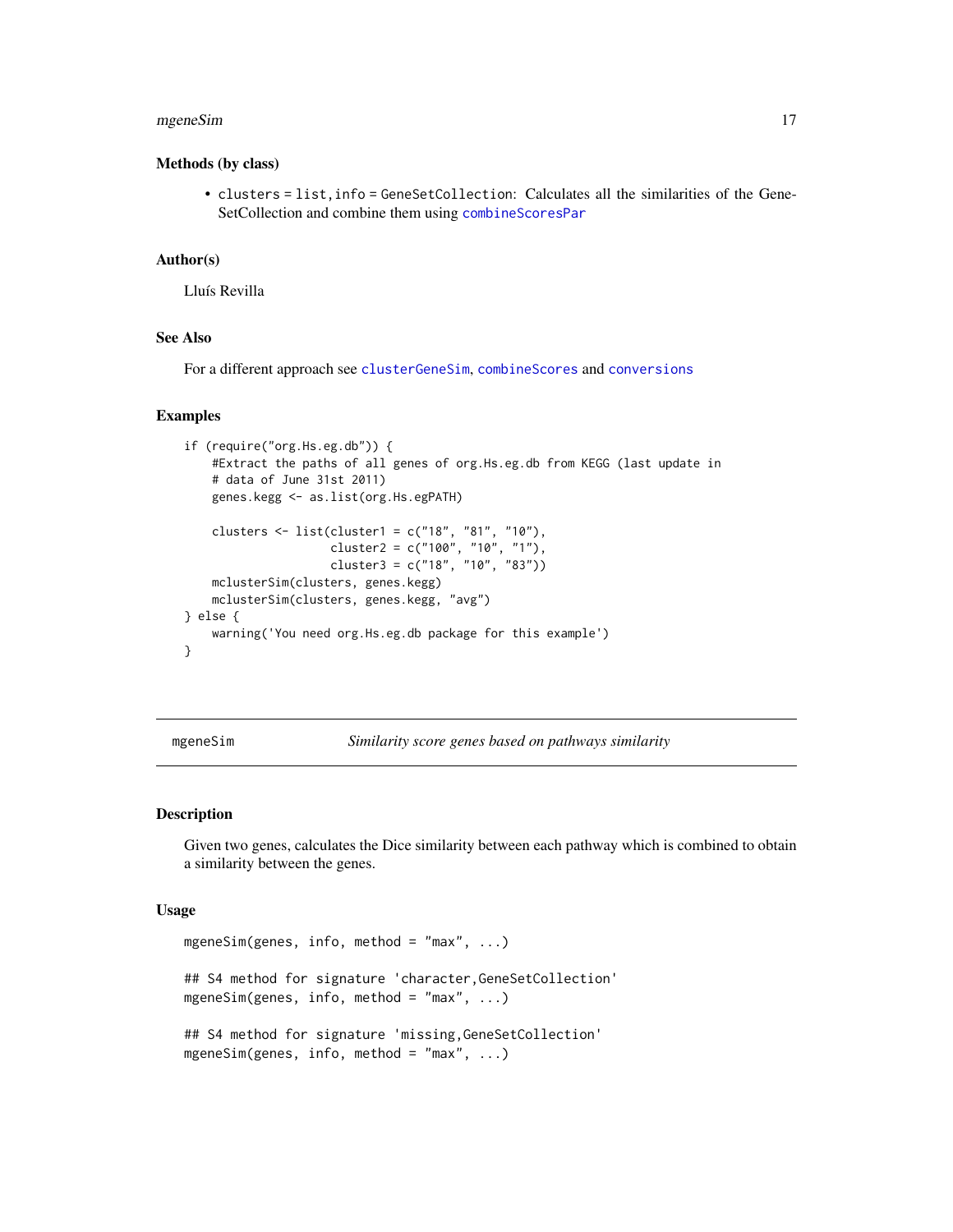#### <span id="page-17-0"></span>Arguments

| genes     | A vector of genes.                                                                 |
|-----------|------------------------------------------------------------------------------------|
| info      | A GeneSetCollection or a list of genes and the pathways they are involved.         |
| method    | one of c("avg", "max", "rcmax", "rcmax.avg", "BMA", "reciprocal"), see<br>Details. |
| $\ddotsc$ | Other arguments passed to combine Scores                                           |

#### Details

Given the information about the genes and their pathways, uses the ids of the genes to find the Dice similarity score for each pathway comparison between the genes. Later this similarities are combined using [combineScoresPar](#page-7-1).

#### Value

mgeneSim returns the matrix of similarities between the genes in the vector

#### Methods (by class)

- genes = character,info = GeneSetCollection: Calculates all the similarities of the list and combine them using [combineScoresPar](#page-7-1)
- genes = missing,info = GeneSetCollection: Calculates all the similarities of the list and combine them using [combineScoresPar](#page-7-1)

#### **Note**

genes accept named characters and the output will use the names of the genes.

# See Also

[geneSim](#page-12-1), [conversions](#page-10-1) help page to transform Dice score to Jaccard score. For the method to combine the scores see [combineScoresPar](#page-7-1).

#### Examples

```
if (require("org.Hs.eg.db") & require("reactome.db")) {
  # Extract the paths of all genes of org.Hs.eg.db from KEGG
   # (last update in data of June 31st 2011)
  genes.kegg <- as.list(org.Hs.egPATH)
  # Extracts the paths of all genes of org.Hs.eg.db from reactome
  genes.react <- as.list(reactomeEXTID2PATHID)
   mgeneSim(c("81", "18", "10"), genes.react)
   mgeneSim(c("81", "18", "10"), genes.react, "avg")
  named_genes <- structure(c("81", "18", "10"),
                            .Names = c("ACTN4", "ABAT", "NAT2"))
  mgeneSim(named_genes, genes.react, "max")
} else {
   warning('You need reactome.db and org.Hs.eg.db package for this example')
}
```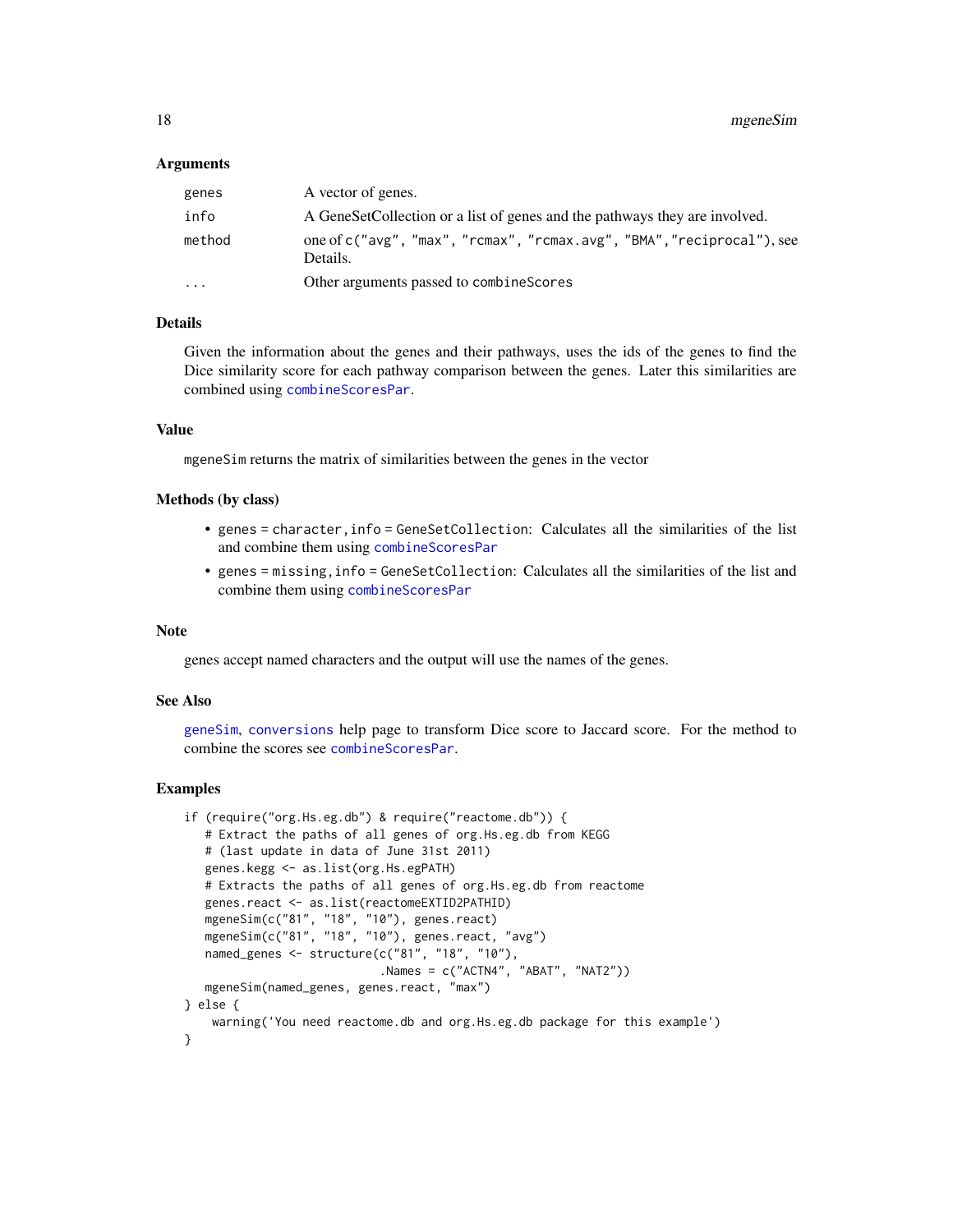<span id="page-18-1"></span><span id="page-18-0"></span>

# Description

Calculates the similarity between several pathways using dice similarity score. If one needs the matrix of similarities between pathways set the argument methods to NULL.

#### Usage

mpathSim(pathways, info, method = NULL, ...)

## S4 method for signature 'character,GeneSetCollection,ANY'  $mpathSim(pathways, info, method = NULL, ...)$ 

## S4 method for signature 'missing,GeneSetCollection,ANY' mpathSim(pathways, info, method = NULL, ...)

## S4 method for signature 'missing,list,ANY' mpathSim(pathways, info, method = NULL, ...)

## S4 method for signature 'missing,list,missing' mpathSim(pathways, info, method = NULL, ...)

#### **Arguments**

| pathways | Pathways to calculate the similarity for                                                                                                   |
|----------|--------------------------------------------------------------------------------------------------------------------------------------------|
| info     | A list of genes and the pathways they are involved or a GeneSetCollection object                                                           |
| method   | To combine the scores of each pathway, one of c("avg", "max", "rcmax",<br>"rcmax.avg", "BMA"), if NULL returns the matrix of similarities. |
| $\ddots$ | Other arguments passed to combine Scores Par                                                                                               |

#### Value

The similarity between those pathways or all the similarities between each comparison.

#### Methods (by class)

- pathways = character,info = GeneSetCollection,method = ANY: Calculates the similarity between the provided pathways of the GeneSetCollection using combineScoresPar
- pathways = missing, info = GeneSetCollection, method = ANY: Calculates all the similarities of the GeneSetCollection and combine them using combineScoresPar
- pathways = missing,info = list,method = ANY: Calculates all the similarities of the list and combine them using combineScoresPar
- pathways = missing,info = list,method = missing: Calculates all the similarities of the list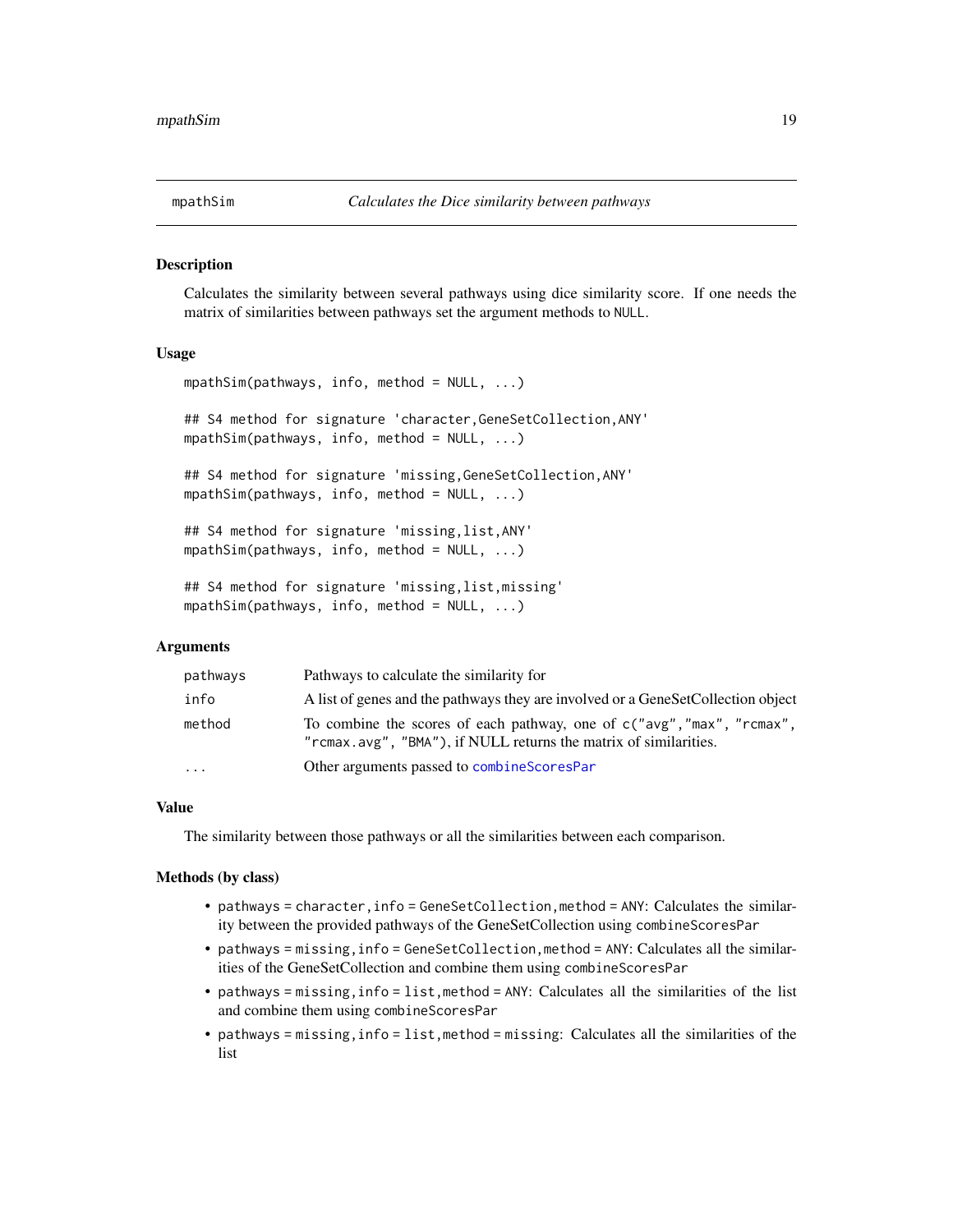#### Note

pathways accept named characters, and then the output will have the names

# See Also

[pathSim](#page-19-1) For single pairwise comparison. [conversions](#page-10-1) To convert the Dice similarity to Jaccard similarity

#### Examples

```
if (require("reactome.db")){
   genes.react <- as.list(reactomeEXTID2PATHID)
    (pathways <- sample(unique(unlist(genes.react)), 10))
   mpathSim(pathways, genes.react, NULL)
   named_paths <- structure(
       c("R-HSA-112310", "R-HSA-112316", "R-HSA-112315"),
        .Names = c("Neurotransmitter Release Cycle",
                   "Neuronal System",
                   "Transmission across Chemical Synapses"))
    mpathSim(named_paths, genes.react, NULL)
   many_pathways <- sample(unique(unlist(genes.react)), 152)
    mpathSim(many_pathways, genes.react, "avg")
} else {
    warning('You need reactome.db package for this example')
}
```
<span id="page-19-1"></span>pathSim *Calculates the Dice similarity between pathways*

#### Description

Calculates the similarity between pathways using dice similarity score. diceSim is used to calculate similarities between the two pathways.

#### Usage

```
pathSim(pathway1, pathway2, info)
```
## S4 method for signature 'character, character, GeneSetCollection' pathSim(pathway1, pathway2, info)

#### Arguments

pathway1, pathway2 A single pathway to calculate the similarity info A GeneSetCollection or a list of genes and the pathways they are involved.

<span id="page-19-0"></span>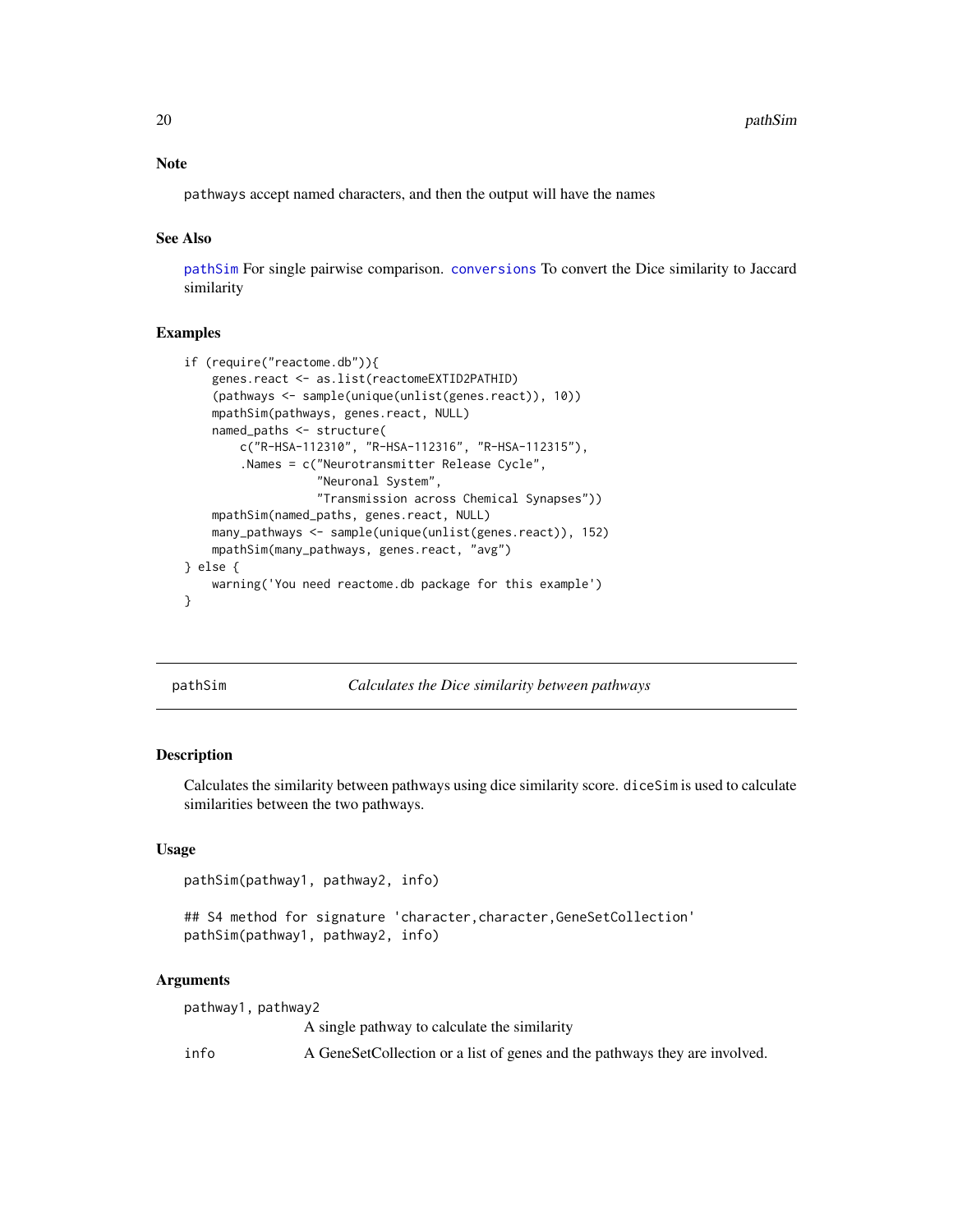# <span id="page-20-0"></span>removeDup 21

# Value

The similarity between those pathways or all the similarities between each comparison.

#### Methods (by class)

• pathway1 = character,pathway2 = character,info = GeneSetCollection: Calculates all the similarities of a GeneSetCollection and combine them using combineScoresPar

#### Author(s)

Lluís Revilla

# See Also

[conversions](#page-10-1) help page to transform Dice score to Jaccard score. [mpathSim](#page-18-1) for multiple pairwise comparison of pathways.

#### Examples

```
if (require("reactome.db")){
   # Extracts the paths of all genes of org.Hs.eg.db from reactome
   genes.react <- as.list(reactomeEXTID2PATHID)
    (paths <- sample(unique(unlist(genes.react)), 2))
   pathSim(paths[1], paths[2], genes.react)
} else {
    warning('You need reactome.db package for this example')
}
```
<span id="page-20-1"></span>removeDup *Remove duplicated rows and columns*

#### Description

Given the indices of the duplicated entries remove the columns and rows until just one is left, it keeps the duplicated with the highest absolute mean value.

#### Usage

```
removeDup(cor_mat, dupli)
```
#### Arguments

| cor_mat | List of matrices                        |
|---------|-----------------------------------------|
| dupli   | List of indices with duplicated entries |

# Value

A matrix with only one of the columns and rows duplicated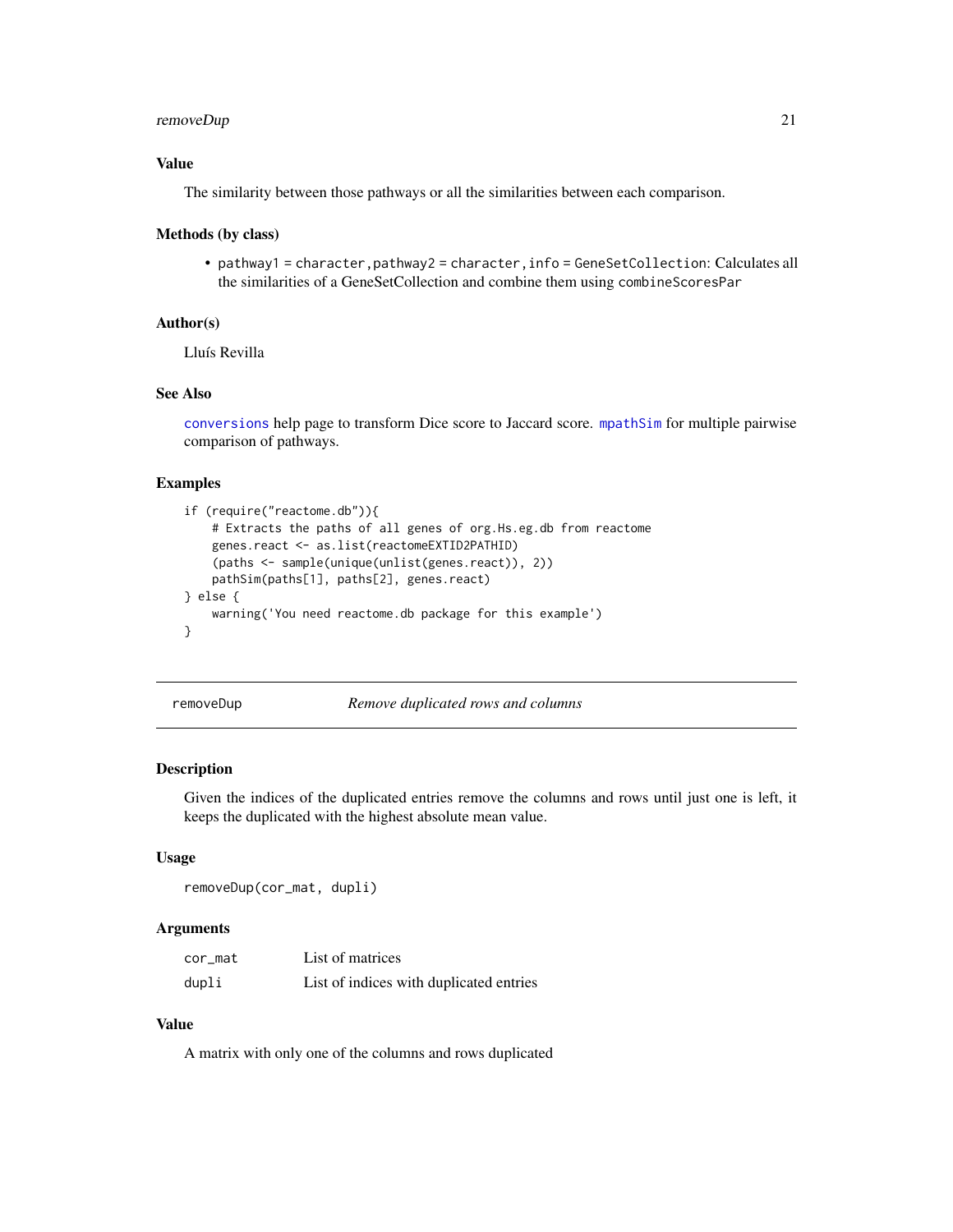<span id="page-21-0"></span>22 seq $2$ mat

#### Author(s)

Lluís Revilla

# See Also

[duplicateIndices](#page-11-1) to obtain the list of indices with duplicated entries.

# Examples

```
a <- seq2mat(c("52", "52", "53", "55"), runif(choose(4, 2)))
b <- seq2mat(c("52", "52", "53", "55"), runif(choose(4, 2)))
mat <- list("kegg" = a, "react" = b)
mat
dupli <- duplicateIndices(rownames(a))
remat <- removeDup(mat, dupli)
remat
```
seq2mat *Transforms a vector to a symmetric matrix*

# Description

Fills a matrix of ncol = length(x) and nrow = length(x) with the values in dat and setting the diagonal to 1.

#### Usage

seq2mat(x, dat)

# Arguments

| $\mathsf{x}$ | names of columns and rows, used to define the size of the matrix |
|--------------|------------------------------------------------------------------|
| dat          | Data to fill with the matrix with except the diagonal.           |

#### Details

dat should be at least choose(length(x), 2) of length. It assumes that the data provided comes from using the row and column id to obtain it.

# Value

A square matrix with the diagonal set to 1 and dat on the upper and lower triangle with the columns ids and row ids from x.

#### Author(s)

Lluís Revilla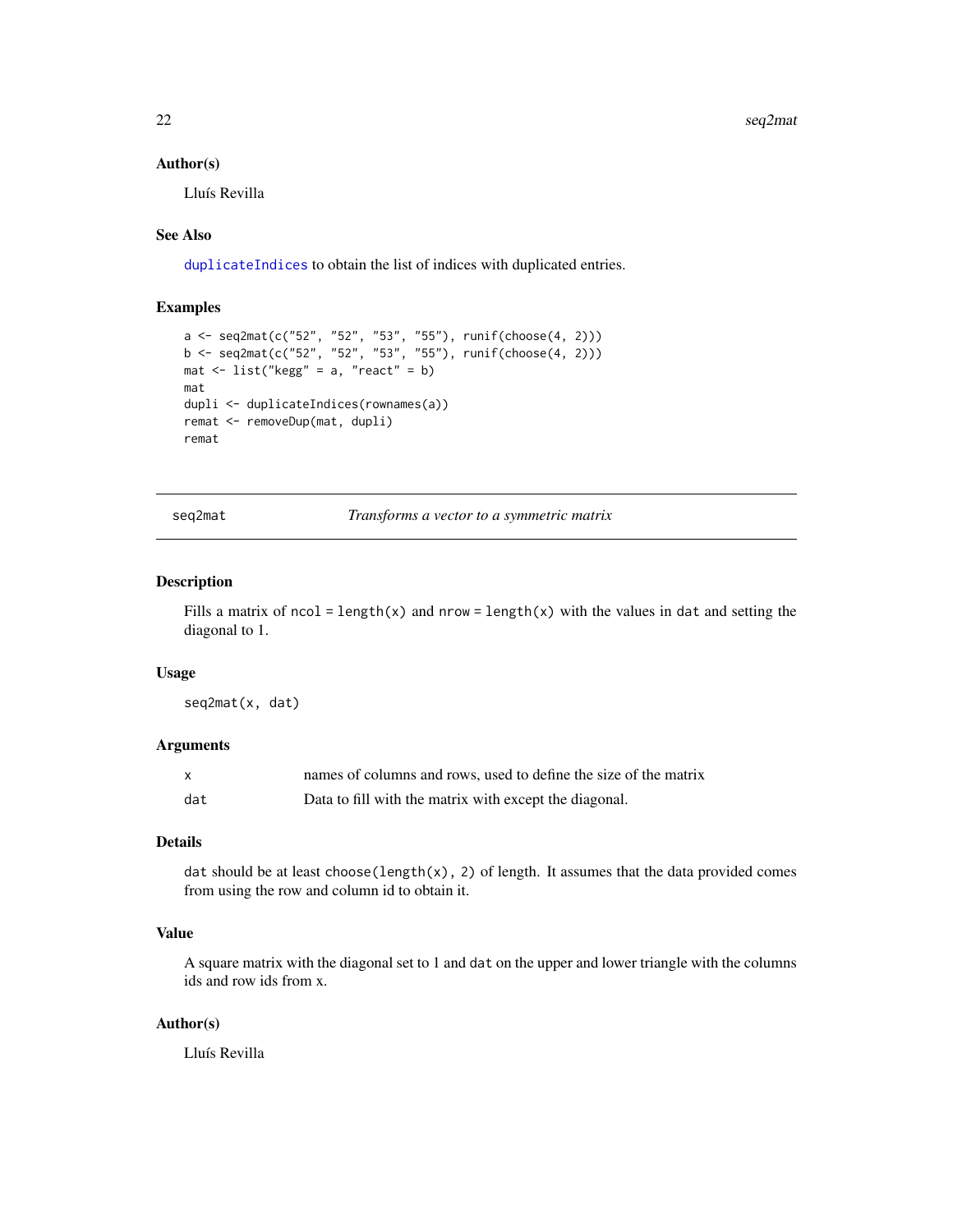#### <span id="page-22-0"></span>similarities 23

# See Also

[upper.tri](#page-0-0) and [lower.tri](#page-0-0)

# Examples

```
seq2mat(LETTERS[1:5], 1:10)
seq2mat(LETTERS[1:5], seq(from = 0.1, to = 1, by = 0.1))
```
<span id="page-22-1"></span>similarities *Apply a function to a list of similarities*

# Description

Function to join list of similarities by a function provided by the user.

# Usage

```
similarities(sim, func, ...)
```
# Arguments

| sim     | list of similarities to be joined. All similarities must have the same dimensions.<br>The genes are assumed to be in the same order for all the matrices. |
|---------|-----------------------------------------------------------------------------------------------------------------------------------------------------------|
| func    | function to perform on those similarities: prod, sum It should accept as many<br>arguments as similarities matrices are provided, and should use numbers. |
| $\cdot$ | Other arguments passed to the function func. Usually na.rm or similar.                                                                                    |

# Value

A matrix of the size of the similarities

# Note

It doesn't check that the columns and rows of the matrices are in the same order or are the same.

# Author(s)

Lluís Revilla

#### See Also

[weighted](#page-23-1) for functions that can be used, and [addSimilarities](#page-2-1) for a wrapper to one of them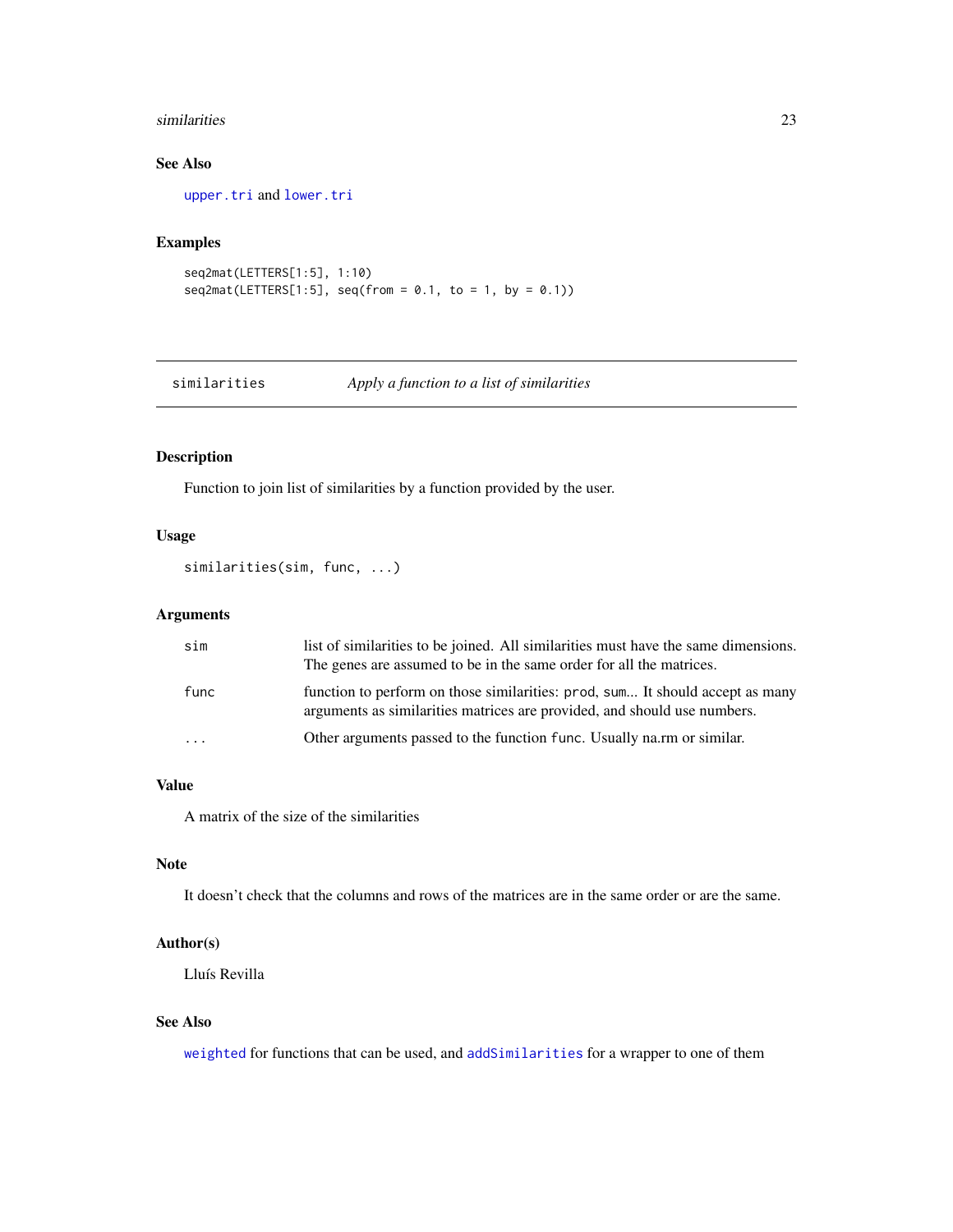#### <span id="page-23-0"></span>Examples

```
set.seed(100)
a <- seq2mat(LETTERS[1:5], rnorm(10))
b \leq - seq2mat(LETTERS[1:5], seq(from = 0.1, to = 1, by = 0.1))
sim < list(b, a)
similarities(sim, weighted.prod, c(0.5, 0.5))
# Note the differences in the sign of some values
similarities(sim, weighted.sum, c(0.5, 0.5))
```
<span id="page-23-1"></span>

weighted *Weighted operations*

# Description

Calculates the weighted sum or product of x. Each values should have its weight, otherwise it will throw an error.

#### Usage

weighted.sum $(x, w, abs = TRUE)$ 

weighted.prod(x, w)

# Arguments

| X   | an object containing the values whose weighted operations is to be computed                        |
|-----|----------------------------------------------------------------------------------------------------|
| W   | a numerical vector of weights the same length as x giving the weights to use for<br>elements of x. |
| abs | If any x is negative you want the result negative too?                                             |

#### Details

This functions are thought to be used with similarities. As some similarities might be positive and others negative the argument abs is provided for weighted.sum, assuming that only one similarity will be negative (usually the one coming from expression correlation).

#### Value

weighted. sum returns the sum of the product of x\*weights removing all NA values. See parameter abs if there are any negative values.

weighted.prod returns the product of product of x\*weights removing all NA values.

### Author(s)

Lluís Revilla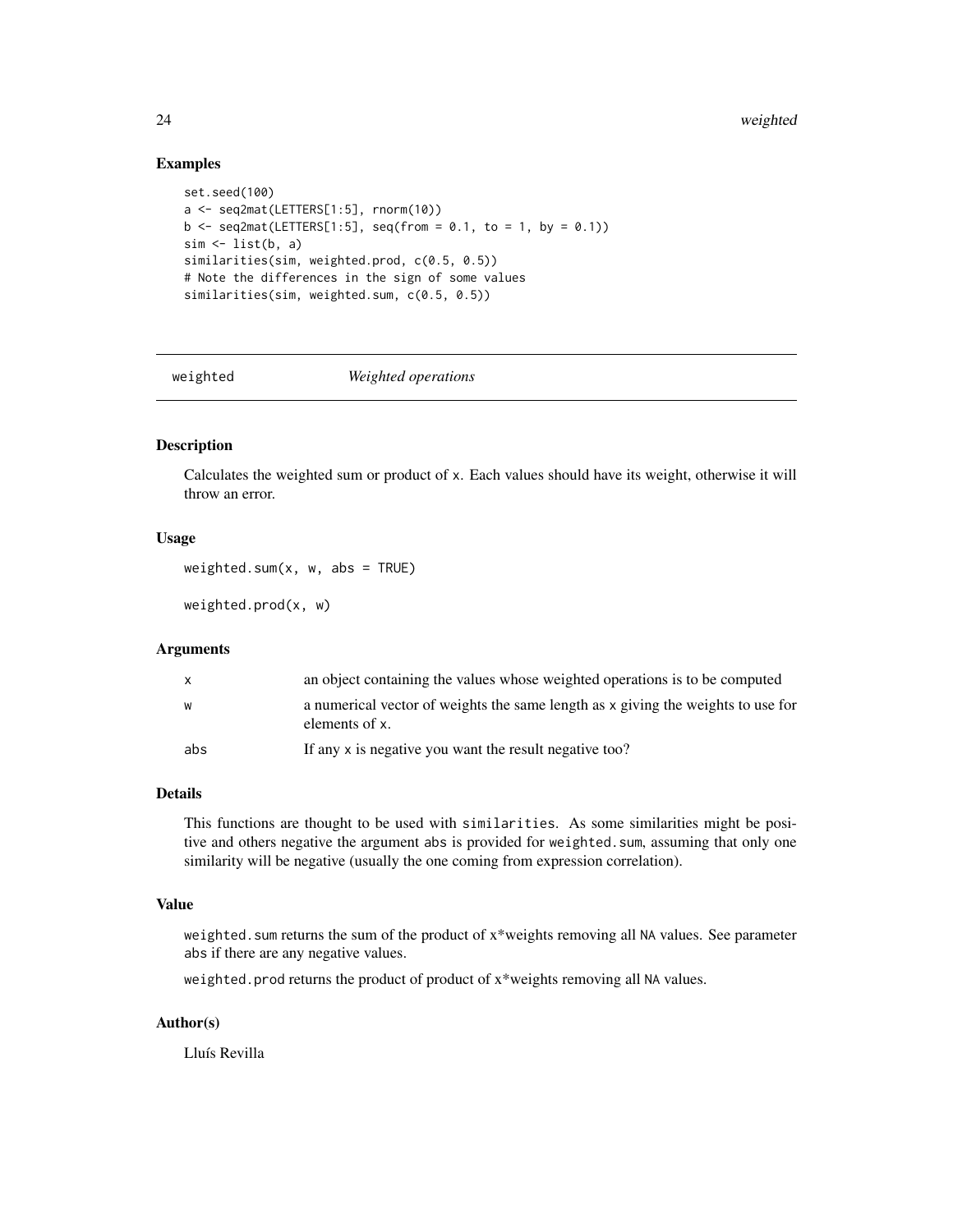#### <span id="page-24-0"></span>weighted 25

# See Also

[weighted.mean](#page-0-0), [similarities](#page-22-1) and [addSimilarities](#page-2-1)

# Examples

```
expr <- c(-0.2, 0.3, 0.5, 0.8, 0.1)
weighted.sum(expr, c(0.5, 0.2, 0.1, 0.1, 0.1))
weighted.sum(expr, c(0.5, 0.2, 0.1, 0.2, 0.1), FALSE)
weighted.sum(expr, c(0.4, 0.2, 0.1, 0.2, 0.1))
weighted.sum(expr, c(0.4, 0.2, 0.1, 0.2, 0.1), FALSE)
weighted.sum(expr, c(0.4, 0.2, 0, 0.2, 0.1))
weighted.sum(expr, c(0.5, 0.2, 0, 0.2, 0.1))
# Compared to weighted.prod:
weighted.prod(expr, c(0.5, 0.2, 0.1, 0.1, 0.1))
weighted.prod(expr, c(0.4, 0.2, 0.1, 0.2, 0.1))
weighted.prod(expr, c(0.4, 0.2, 0, 0.2, 0.1))
weighted.prod(expr, c(0.5, 0.2, 0, 0.2, 0.1))
```